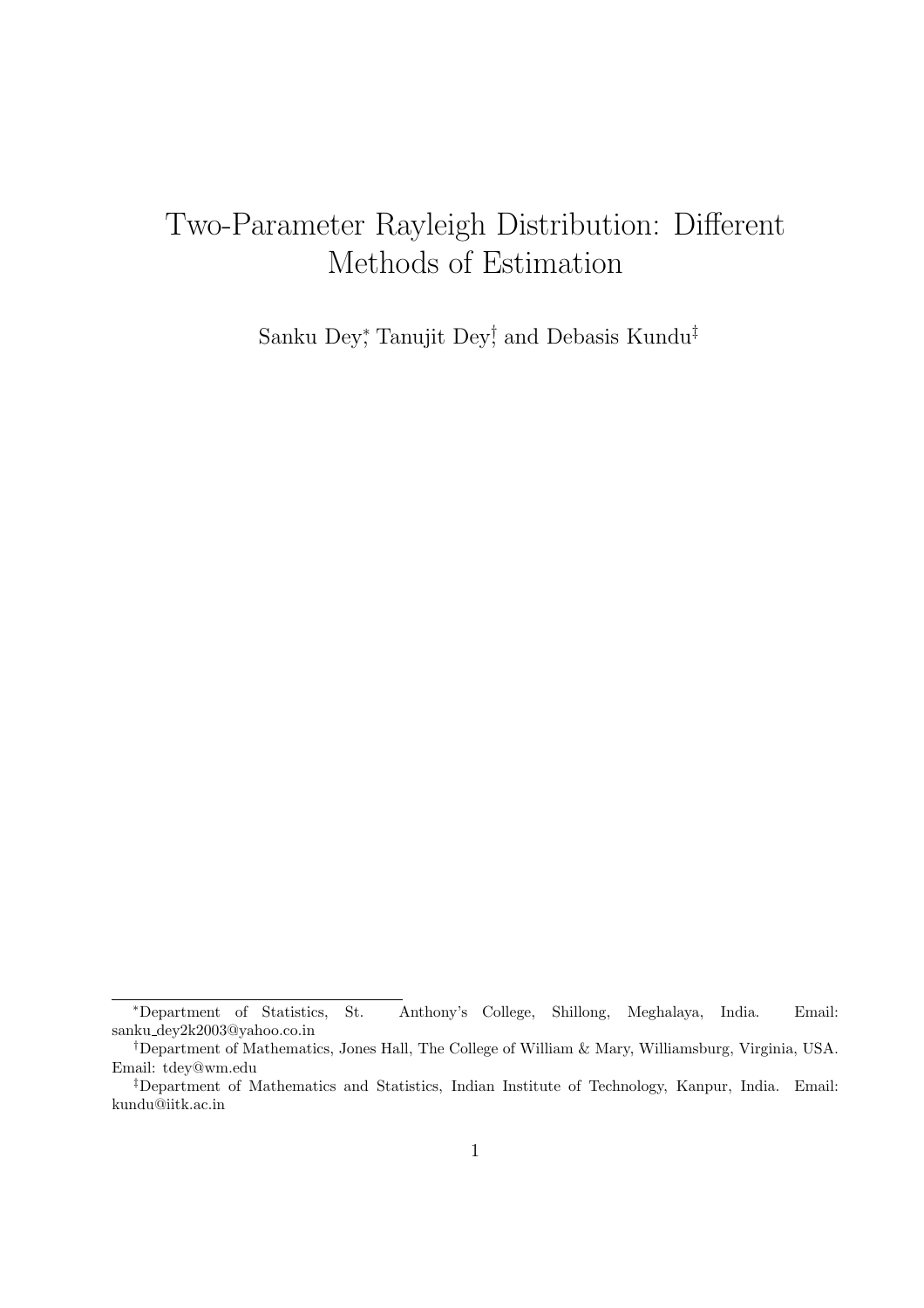#### Abstract

In this paper we have considered different methods of estimation of the unknown parameters of a two-parameter Rayleigh distribution both from the frequentists and Bayesian view points. First we briefly describe different frequentists approaches, namely maximum likelihood estimators, moments estimators, L-moment estimators, percentile based estimators and least squares estimators, and compare them using extensive numerical simulations. We have also considered Bayesian inferences of the unknown parameters. It is observed that the Bayes estimates and the associated credible intervals cannot be obtained in explicit forms, and we have suggested to use importance sampling technique to compute the Bayes estimates and the associated credible intervals. We analyze one data set for illustrative purposes.

Key Words and Phrases: Maximum likelihood estimators; method of moment estimators; L-moment estimators; least squares estimators; weighted least squares estimators; percentile based estimators; Bayes estimators, asymptotic distribution; simulation consistent estimators.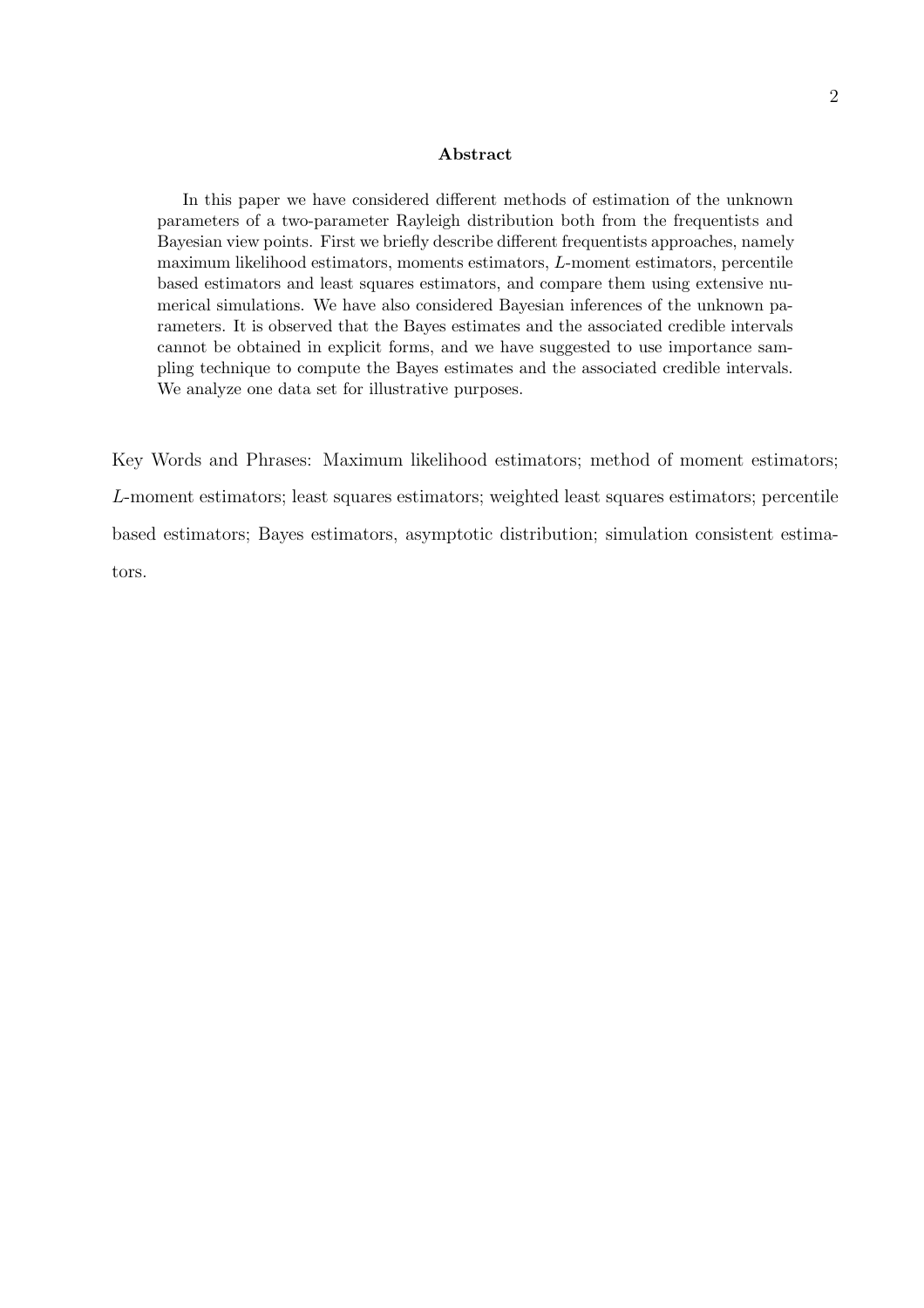# 1 Introduction

Lord Rayleigh (1880) introduced the Rayleigh distribution in connection with a problem in the field of acoustics. Since then, extensive work has taken place related to this distribution in different areas of science and technology. It has some nice relations with some of the well known distributions like Weibull, chi-square or extreme value distributions. An important characteristic of the Rayleigh distribution is that its hazard function is an increasing function of time. It means that when the failure times are distributed according to the Rayleigh law, an intense aging of the equipment/ item takes place. Estimations, predictions and inferential issues for one parameter Rayleigh distribution have been extensively studied by several authors. Interested readers may have a look at the book by Johnson, Kotz and Balakrishnan (1994) for an excellent exposure of the Rayleigh distribution, and see also Abd-Elfattah, Hassan and Ziedean (2006), Dey and Das (2007), Dey (2009) for some recent references.

In this paper we consider two-parameter Rayleigh distribution; one scale and one location parameter, and it has the following probability density function (PDF)

$$
f(x; \lambda, \mu) = 2\lambda(x - \mu)e^{-\lambda(x - \mu)^2}; \quad x > \mu, \quad \lambda > 0.
$$
 (1)

The corresponding cumulative distribution function (CDF) for  $x > \mu$ , is as follows;

$$
F(x; \lambda, \mu) = 1 - e^{-\lambda(x - \mu)^2}.
$$
\n<sup>(2)</sup>

Here  $\lambda$  and  $\mu$  are the scale and location parameters respectively. Interestingly, although extensive work has been done on one-parameter Rayleigh distribution, not much attention has been paid to two-parameter Rayleigh distribution, although Johnson, Kotz and Balakrishnan (1994) briefly mentioned about the two-parameter Rayleigh distribution in their book. Recently, Khan, Provost and Singh (2010) considered two-parameter Rayleigh distribution and discussed some inferential issues.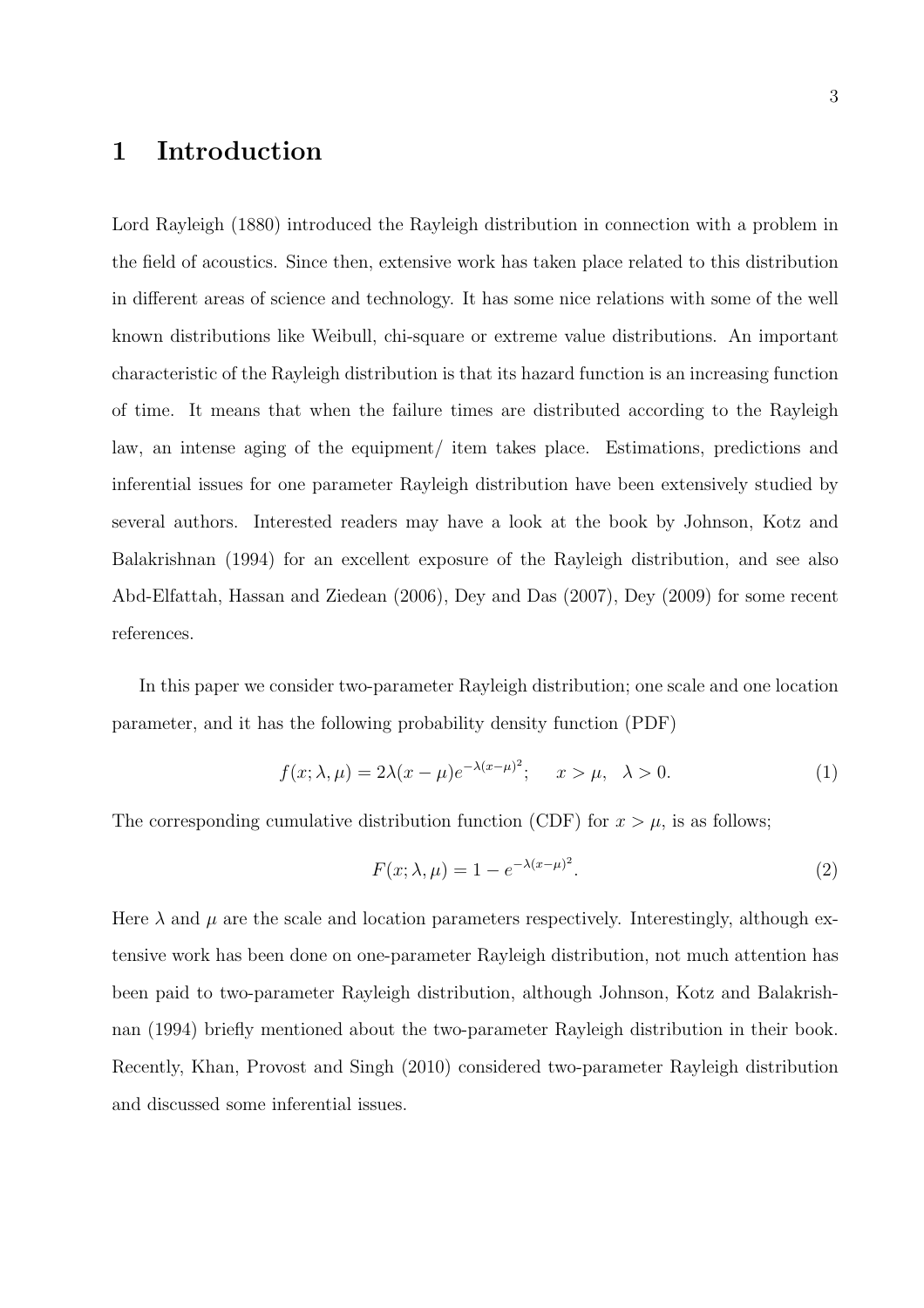The main aim of this paper is to consider different estimation procedures of the twoparameter Rayleigh distribution both from the Bayesian and frequentist points of view. We first consider the most natural frequentist's estimators namely the maximum likelihood estimators (MLEs). The MLEs of the two-parameter Rayleigh distribution cannot be obtained in explicit forms. They can be obtained by solving a one dimensional optimization process. We have provided a very simple iterative technique which can be used to compute the MLEs of the unknown parameters. The two-parameter Rayleigh distribution does not satisfy the standard regularity conditions of Cramer. In fact, some elements of the expected Fisher information matrix are not finite. Therefore, the standard asymptotic normality results of the maximum likelihood estimators do not hold here. We provide the asymptotic distribution of the MLEs, based on the results of Smith (1995).

Although, the MLEs do not have explicit forms, the method of moment estimators (MMEs) can be obtained in explicit forms. We provide the MMEs and study their asymptotic properties. We also consider other estimators, namely least squares estimators, weighted least squares estimators, percentile estimators and L-moment estimators. We further consider the Bayes estimators of the unknown parameters under the assumptions of independent gamma and uniform priors on the scale and shape parameters respectively. It is observed that the Bayes estimators under the squared error loss function cannot be obtained in closed forms. We have suggested use of importance sampling procedure to compute simulation consistent Bayes estimate and the associated credible interval. We compare the performances of the different methods using extensive computer simulations. Finally, we analyze a data set for illustrative purposes.

Rest of the paper is organized as follows. In Section 2, we provide the MLEs of the unknown parameters and discuss their asymptotic properties. The MMEs and their asymptotic properties are presented in Section 3. Percentile estimators and least squares estimators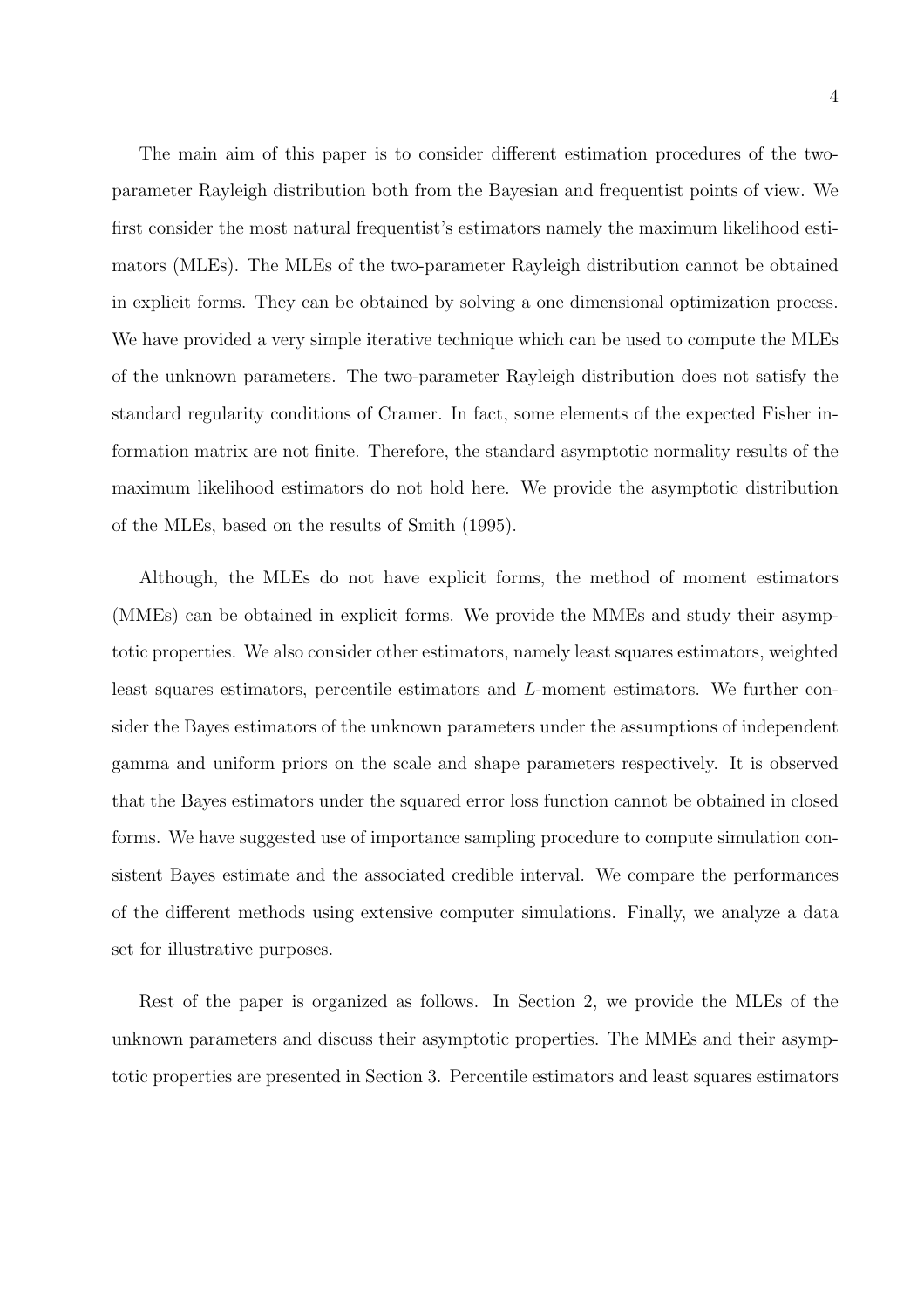are provided in Section 4 and Section 5 respectively. L-moment estimators are provided in Section 6. Bayes estimators are presented in Section 7. In Section 8 we present the Monte Carlo simulation results. The analysis of a real data set is provided in Section 9, and finally conclusions appear in Section 10.

# 2 Maximum Likelihood Estimators

Let  $x_1, \dots, x_n$  be a random sample of size n from (1), then the log-likelihood function  $l(\mu, \lambda)$ without the additive constant for  $\mu < x_{(1)} = \min\{x_1, \dots, x_n\}$  can be written as

$$
l(\mu, \lambda) = C + n \ln \lambda + \sum_{i=1}^{n} \ln(x_i - \mu) - \lambda \sum_{i=1}^{n} (x_i - \mu)^2.
$$
 (3)

The two normal equations become

$$
\frac{\partial}{\partial \lambda}l(\mu,\lambda) = \frac{n}{\lambda} - \sum_{i=1}^{n}(x_i - \mu)^2 = 0
$$
\n(4)

$$
\frac{\partial}{\partial \mu}l(\mu,\lambda) = -\sum_{i=1}^{n}(x_i - \mu)^{-1} + 2\lambda \sum_{i=1}^{n}(x_i - \mu) = 0.
$$
 (5)

From (4), we obtain the MLE of  $\lambda$  as a function of  $\mu$ , say  $\widehat{\lambda}(\mu)$ , as

$$
\widehat{\lambda}(\mu) = \frac{n}{\sum_{i=1}^{n} (x_i - \mu)^2}.
$$
\n(6)

Substituting  $\hat{\lambda}(\mu)$  in (3), we obtain the profile log-likelihood function of  $\mu$  without the additive constant as

$$
g(\mu) = -n \ln \left( \sum_{i=1}^{n} (x_i - \mu)^2 \right) + \sum_{i=1}^{n} \ln(x_i - \mu) = \sum_{i=1}^{n} \ln \left[ \frac{(x_i - \mu)}{\sum_{i=1}^{n} (x_i - \mu)^2} \right].
$$
 (7)

Therefore, the MLE of  $\mu$ , say  $\widehat{\mu}_{MLE}$ , can be obtained by maximizing (7) with respect to  $\mu$ . It can be shown that the maximum of (7) can be obtained as a fixed point solution of the following equation

$$
h(\mu) = \mu,\tag{8}
$$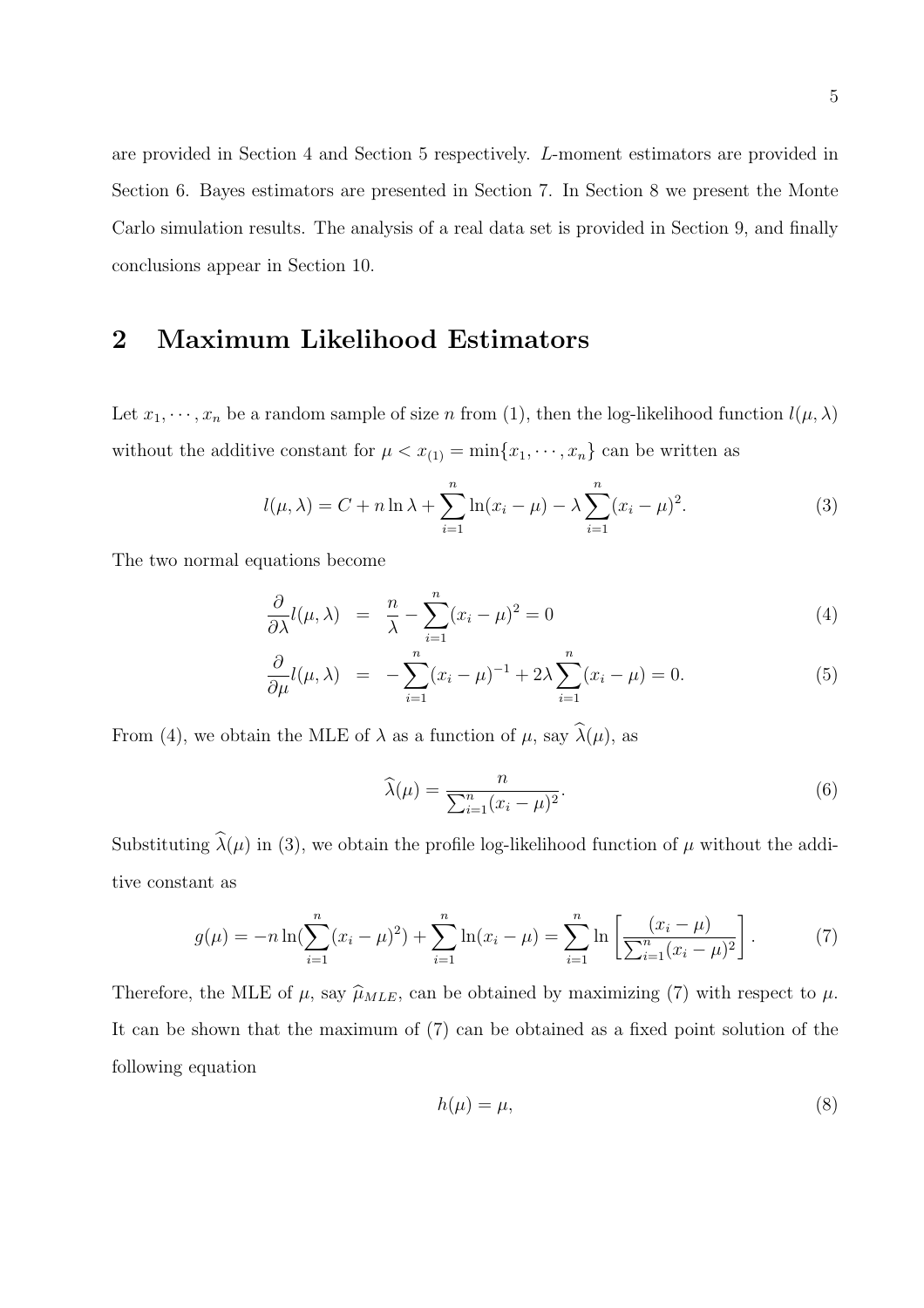6

where

$$
h(\mu) = 2\sum_{i=1}^{n} (x_i - \mu)^2 \times \sum_{i=1}^{n} (x_i - \mu) \times \sum_{i=1}^{n} (x_i - \mu)^{-1}.
$$
 (9)

Once  $\hat{\mu}_{MLE}$  is obtained, the MLE of  $\lambda$ ,  $\hat{\lambda}_{MLE} = \hat{\lambda}(\hat{\mu}_{MLE})$  can be easily obtained. Observe that very simple iterative technique namely  $h(\mu^{(j)}) = \mu^{(j+1)}$ , where  $\mu^{(j)}$  is the  $j-th$  iterate, can be used to solve (8).

Now we want to study the variances and distributional properties of  $\hat{\mu}_{MLE}$  and  $\hat{\lambda}_{MLE}$ . Since they are not in explicit forms, it is expected that the exact distributions of the MLEs will not be possible to obtain. We therefore, mainly rely on the asymptotic properties of the MLEs. The two-parameter Rayleigh distribution does not satisfy the standard regularity conditions of Cramer. Note that

$$
E\left(\frac{\partial^2}{\partial\mu^2}l(\mu,\lambda)\right) = 2n\lambda + E\left(\sum_{i=1}^n (X_i - \mu)^2\right) = \infty.
$$
 (10)

From Theorem 3 of Smith (1985) it follows that  $(\hat{\mu}_{MLE} - \mu)$  is asymptotically normally distributed with mean 0 and  $V(\hat{\mu}_{MLE} - \mu) = O$  $\begin{pmatrix} 1 \end{pmatrix}$  $n \ln n$  $\setminus$ , and  $(\lambda_{MLE} - \lambda)$  is asymptotically normally distributed with mean 0 and  $V(\lambda_{MLE} - \lambda) = \sqrt{ }$ E  $\int$  ∂<sup>2</sup>l ∂λ<sup>2</sup>  $\setminus$ ]<sup>-1</sup> =  $\lambda^2$  $\frac{1}{n}$ . Moreover,  $\widehat{\mu}$ and  $\hat{\lambda}$  are asymptotically independent. Although, the exact asymptotic variance of  $\hat{\mu}$  cannot be obtained in explicit form, from Corollary of Theorem 3 of Smith (1985), it follows that  $V(\hat{\mu} - \mu)$  can be well approximated by the inverse of the observed information, and in this case it is

$$
V(\hat{\mu}_{MLE} - \mu) \approx \frac{1}{2\mu + \frac{1}{n}\sum_{i=1}^{n}(x_i - \mu)^{-2}}.
$$
\n(11)

Therefore,  $100(1 - \alpha)$ % approximate confidence intervals of  $\lambda$  and  $\mu$  can be obtained as

$$
\widehat{\lambda}_{MLE} \pm z_{\alpha/2} \frac{\widehat{\lambda}_{MLE}}{\sqrt{n}} \quad \text{and} \quad \widehat{\mu}_{MLE} \pm z_{\alpha/2} \left( \frac{1}{2\widehat{\mu}_{MLE} + \frac{1}{n} \sum_{i=1}^{n} (x_i - \widehat{\mu}_{MLE})^{-2}} \right)^{1/2}, \quad (12)
$$

respectively, where  $z_{\alpha/2}$  is the  $\alpha/2$ -th percentile point of the standard normal distribution.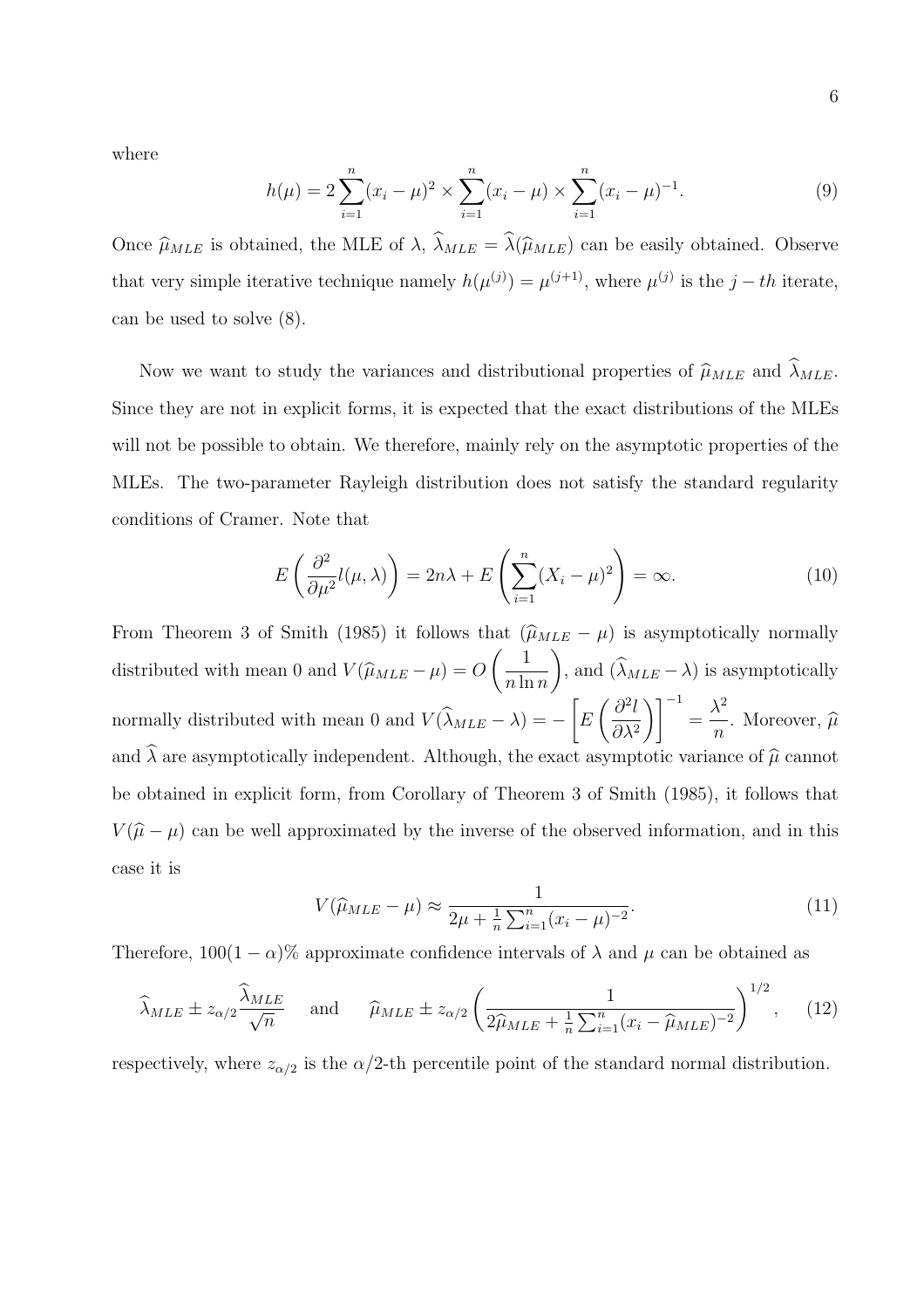## 3 Method of Moment Estimators

The MMEs of the two-parameter Rayleigh distribution can be obtained as

$$
\widehat{\lambda}_{MME} = \frac{1}{s^2} \left[ 1 - \Gamma^2(3/2) \right] \quad \text{and} \quad \widehat{\mu}_{MME} = \bar{x} - \widehat{\lambda}_{MME}^{-1/2} \Gamma(3/2). \tag{13}
$$

Here  $\bar{x} =$ 1  $\overline{n}$  $\sum_{n=1}^{\infty}$  $i=1$  $x_i$  and  $s^2 = \frac{1}{\cdots}$  $n-1$  $\sum_{n=1}^{\infty}$  $i=1$  $(x_i - \bar{x})^2$  are the sample mean and sample variance respectively. The exact distributions of  $\widehat{\lambda}_{MME}$  and  $\widehat{\mu}_{MME}$  are not possible to obtain. The asymptotic distribution of  $\widehat{\lambda}_{MME}$  and  $\widehat{\mu}_{MME}$  can be obtained. For that we need the following notations. Suppose the random variable X has a Rayleigh distribution with parameters  $\lambda$ and  $\mu$ . Let us define

$$
a_k = EX^k
$$
 and  $b_k = E(X - \mu)^k = \frac{1}{\lambda^{k/2}} \Gamma\left(\frac{k}{2} + 1\right); k = 1, 2, \cdots$  (14)

Then

$$
a_1 = b_1 + \mu, \quad a_2 = b_2 + 2\mu a_1 - \mu^2, \quad a_3 = b_3 + 3\mu a_2 - 3\mu^2 a_1 + \mu^3 \tag{15}
$$

$$
a_4 = b_4 + 4a_3\mu - 6a_2\mu^2 + 4a_1\mu^3 - \mu^4. \tag{16}
$$

Now we will provide the asymptotic properties of the MMEs. Since the first two moments exist, it is immediate that the MMEs are consistent estimators to the corresponding parameters. Using the  $\delta$ -method we can easily obtain the asymptotic distribution of the MMEs.

$$
\left(\sqrt{n}(\widehat{\mu}_{MME} - \mu), \sqrt{n}(\widehat{\lambda}_{MME} - \lambda)\right) \stackrel{d}{\longrightarrow} N_2[0, \Sigma],\tag{17}
$$

,

where  $\leftarrow d$  means convergence in distribution, and  $\Sigma$  is a 2 × 2 matrix and it has the following form;

$$
\boldsymbol{\Sigma} = \mathbf{C}^{-1} \mathbf{A} \mathbf{C}^{-1}
$$

and if we denote

$$
\mathbf{A} = \begin{bmatrix} a_{11} & a_{12} \\ a_{21} & a_{22} \end{bmatrix}, \quad \mathbf{C} = \begin{bmatrix} c_{11} & c_{12} \\ c_{21} & c_{22} \end{bmatrix}
$$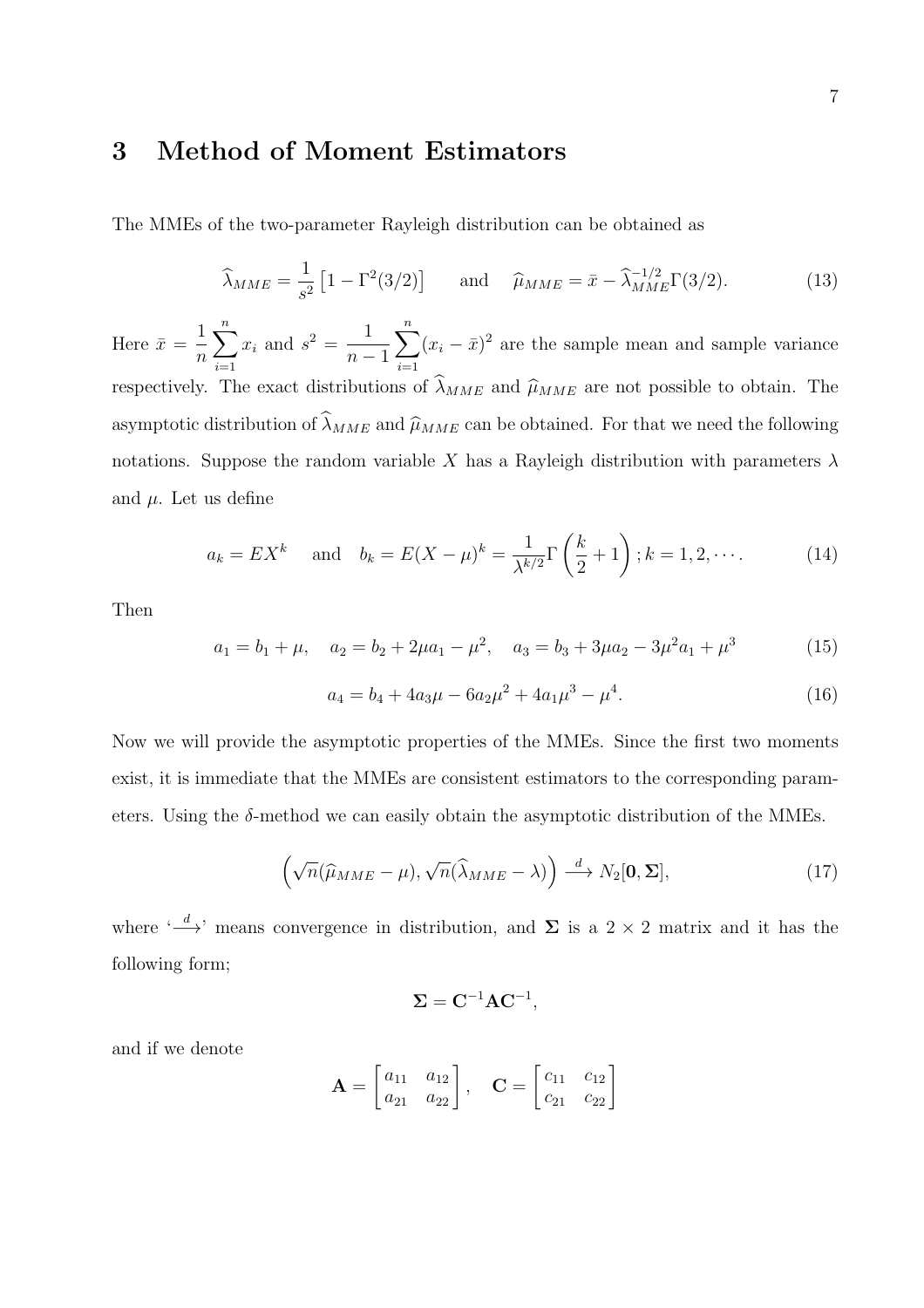then for 
$$
c_1 = \frac{\Gamma(3/2)}{\sqrt{1 - \Gamma^2(3/2)}}
$$
 and  $c_2 = 1 - \Gamma^2(3/2)$   
\n $a_{11} = a_2 - a_1^2$ ,  $a_{12} = a_{21} = a_3 - a_1a_2$ ,  $a_{22} = a_4 - a_2^2$   
\n $c_{11} = 1 + c_1(a_2 - a_1^2)^{-1/2}a_1$ ,  $c_{12} = c_{21} = -\frac{c_1}{2}(a_2 - a_1^2)^{-1/2}$ ,  $c_{22} = -c_2(a_2 - a_1^2)^{-2}$ .

It is clear that although both  $\hat{\mu}_{MLE}$  and  $\hat{\mu}_{MME}$  are consistent estimators of  $\mu$ ,  $\hat{\mu}_{MLE}$ converges to  $\mu$  faster than  $\widehat{\mu}_{MME}$ .

# 4 L-Moments Estimators

In this section we provide the L-moments estimators, which can be obtained as the linear combinations of order statistics. The L-moments estimators were originally proposed by Hosking (1990), and it is observed that the L-moments estimators are more robust than the usual moment estimators. The L-moment estimators are also obtained the same way as the ordinary moment estimators, *i.e.* by equating the sample  $L$ -moments with the population L-moments.

In this case the L-moments estimators can be obtained by equating the first two sample L-moments with the corresponding population  $L$ -moments. The first two sample  $L$ -moments are

$$
l_1 = \frac{1}{n} \sum_{i=1}^{n} x_{(i)},
$$
 and  $l_2 = \frac{2}{n(n-1)} \sum_{i=1}^{n} (i-1)x_{(i)} - l_1,$  (18)

and the first two population L-moments are

$$
\lambda_1 = E(X_{1,1}) = E(X) = \frac{1}{\lambda^{1/2}} \Gamma(3/2) + \mu \tag{19}
$$

$$
\lambda_2 = \frac{1}{2}(E(X_{2:2}) - E(X_{2:1})) = \frac{\Gamma(3/2)}{\lambda^{1/2}} \times \frac{\sqrt{2} - 1}{\sqrt{2}}.
$$
 (20)

Here  $X_{m,n}$  denotes the m-th order statistic of a sample of size n. Therefore, the L-moment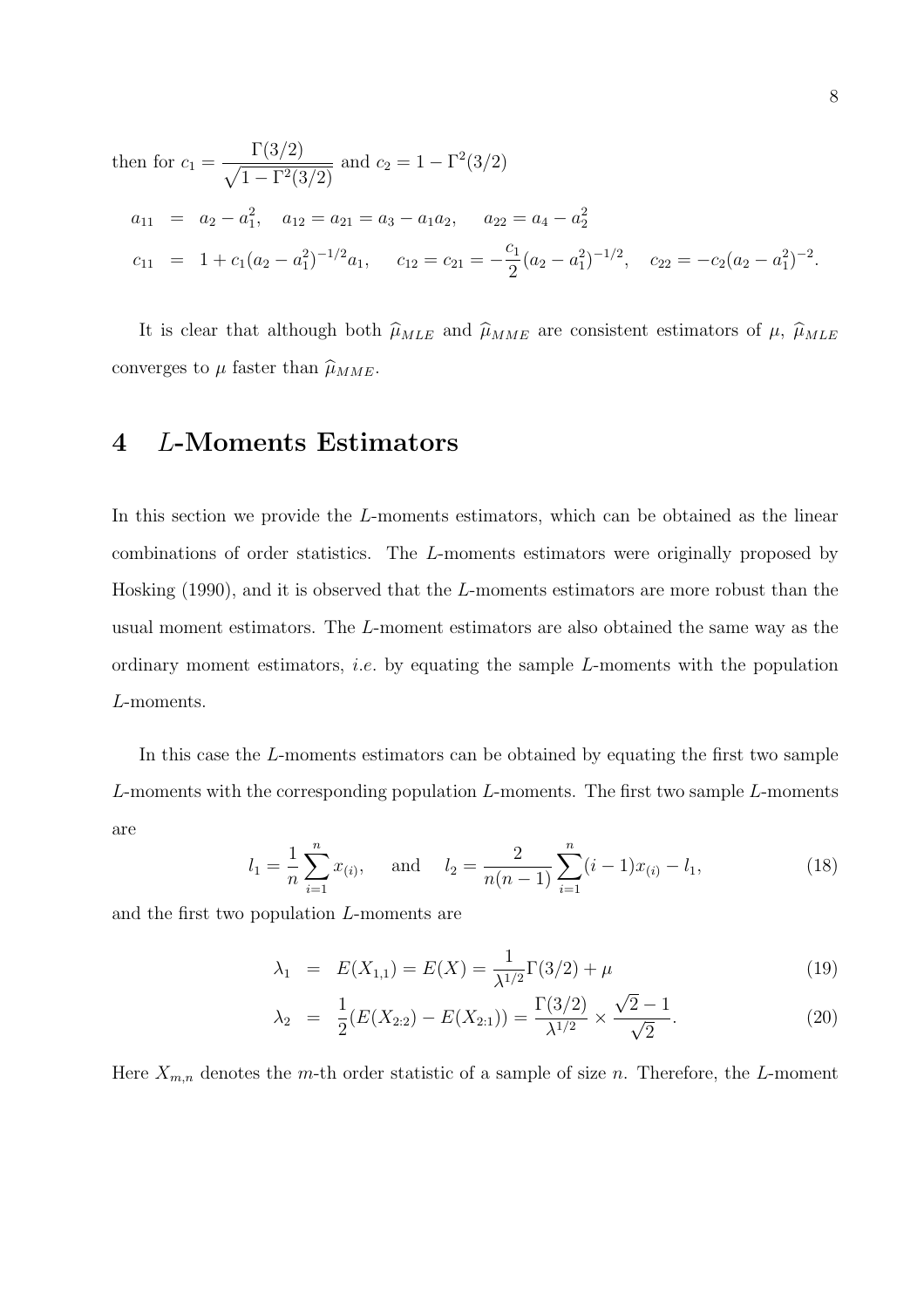estimators of  $\mu$  and  $\lambda$  are

$$
\widehat{\mu}_{LME} = l_1 - \frac{\sqrt{2}}{\sqrt{2} - 1} l_2
$$
 and  $\widehat{\lambda}_{LME} = \frac{\Gamma^2(3/2)}{l_2^2} \times \frac{3 - 2\sqrt{2}}{2}$ . (21)

### 5 Estimators Based on Percentiles

Kao (1958, 1959) had suggested the estimators based on percentiles, when the distribution function is in closed form. Kao (1958) had proposed and then successfully implemented, see Kao (1959), the percentile based estimators for Weibull distribution. Later on, it has been used quite successfully for other distributions, where the distribution functions are in compact form. Gupta and Kundu (2001) and Kundu and Raqab (2005) used the percentile based estimators and compared with the other estimators for generalized exponential distribution and generalized Rayleigh distribution respectively.

The main advantage of the percentile based estimators is that in many situations, they can be obtained in explicit forms. The percentile based estimators are mainly obtained by minimizing the Euclidean distance between the sample percentile and population percentile points. Since the cumulative distribution function of the two-parameter Rayleigh distribution can be written in the form;

$$
F(x; \lambda, \mu) = 1 - e^{-\lambda(x-\mu)^2}, \quad \Rightarrow \quad x = \mu + \left[ -\frac{1}{\lambda} \ln(1 - F(x; \lambda, \mu)) \right]^{1/2},\tag{22}
$$

the percentile based estimators of  $\mu$  and  $\lambda$  can be obtained by minimizing

$$
\sum_{i=1}^{n} \left[ x_{(i)} - \mu - \frac{1}{\sqrt{\lambda}} \left( -\ln(1 - p_i) \right)^{1/2} \right]^2 \tag{23}
$$

with respect to  $\mu$  and  $\lambda$ . Here  $x_{(1)} < \cdots < x_{(n)}$  is the sample order statistics, and  $p_i$ denotes some estimate of  $F(x_{(i)}; \mu, \lambda)$ . Although, several estimates of p's are available in the literature, see for example Mann, Schafer and Singpurwalla (1974),  $p_i =$ i  $n+1$ seems to an acceptable choice. We have also used  $p_i =$ i  $n+1$ in this paper. The minimization of (23)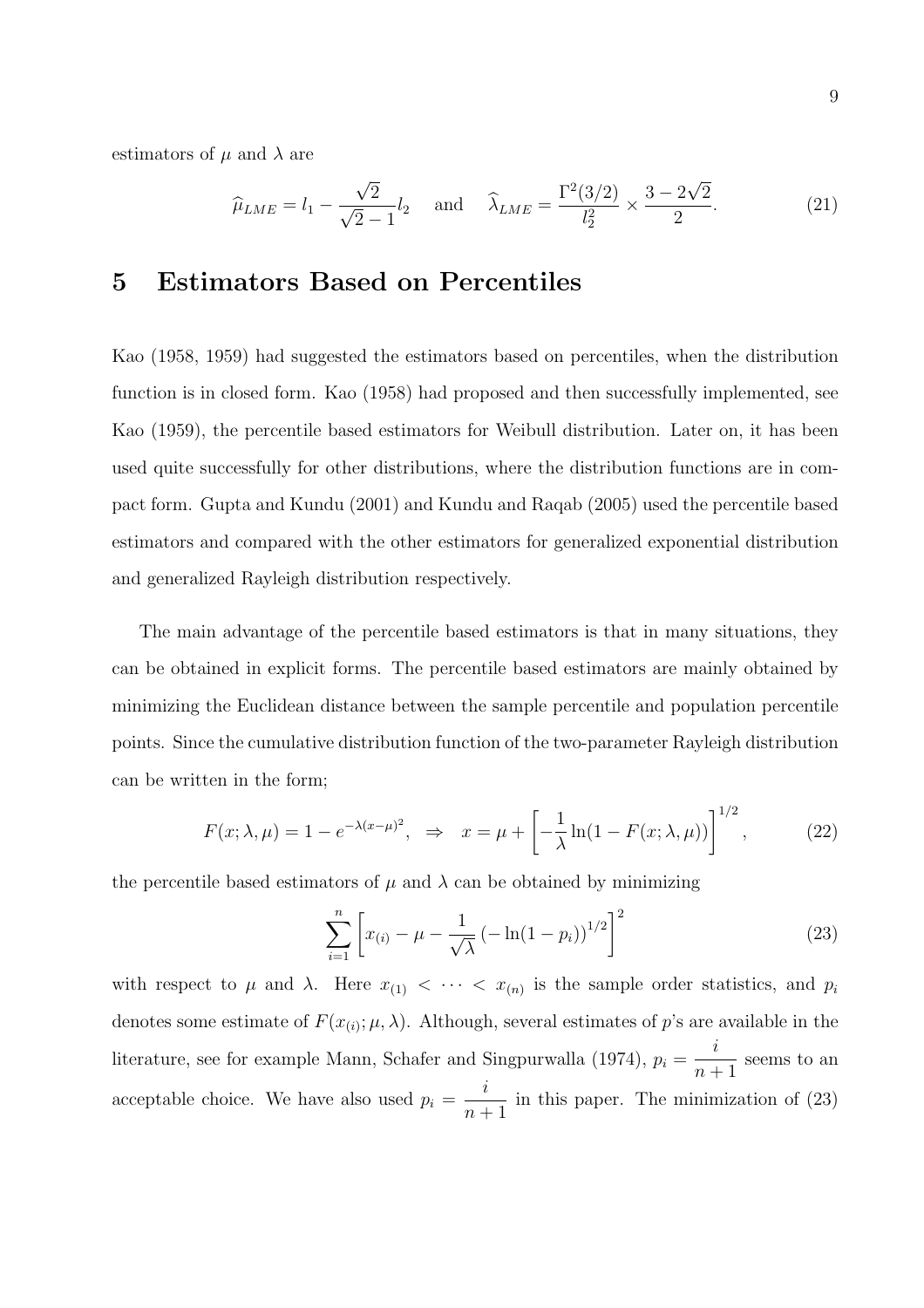can be performed explicitly, using the linear regression technique and the percentile based estimators (PCE) of  $\mu$  and  $\lambda$  are

$$
\widehat{\mu}_{PCE} = \frac{A\bar{x} - BC}{A - B^2}, \quad \text{and} \quad \widehat{\lambda}_{PCE} = \frac{(A - B^2)^2}{(C - B\bar{x})^2}, \tag{24}
$$

where

$$
A = \frac{1}{n} \sum_{i=1}^{n} -\ln(1 - p_i), \quad B = \frac{1}{n} \sum_{i=1}^{n} \left[ -\ln(1 - p_i) \right]^{1/2}, \quad C = \frac{1}{n} \sum_{i=1}^{n} x_{(i)} \left[ -\ln(1 - p_i) \right]^{1/2},
$$

#### 6 Least Squares Estimators

The least squares estimators and weighted least squares estimators (LSEs) were proposed by Swain, Venkataraman and Wilson (1988) to estimate the parameters of a Beta distribution. The LSEs of the unknown parameters of a two-parameter Rayleigh distribution can be obtained by minimizing

$$
\sum_{j=1}^{n} \left( F(x_{(j)}) - \frac{j}{n+1} \right)^2
$$

with respect to unknown parameters  $\mu$  and  $\lambda$ .  $F(\cdot)$  denotes the CDF of the two-parameter Rayleigh distribution as mentioned before. Therefore, in this case, the LSEs of  $\mu$  and  $\lambda$ , say,  $\widehat{\mu}_{LSE}$  and  $\widehat{\lambda}_{LSE},$  respectively, can be obtained by minimizing

$$
\sum_{j=1}^{n} \left( \left( 1 - \exp(-\lambda (x_{(j)} - \mu)^{2}) \right) - \frac{j}{n+1} \right)^{2}
$$

with respect to  $\mu$  and  $\lambda$ .

The weighted least squares estimators (WLSEs) of the unknown parameters can be obtained by minimizing

$$
\sum_{j=1}^{n} w_j \left( F(x_{(j)}) - \frac{j}{n+1} \right)^2
$$

with respect to  $\mu$  and  $\lambda$ , where  $w_j$  denotes the weight function at the j-th point. The weights are taken to be

$$
w_j = \frac{1}{V(F(X_{(j)}))} = \frac{(n+1)^2(n+2)}{j(n-j+1)}.
$$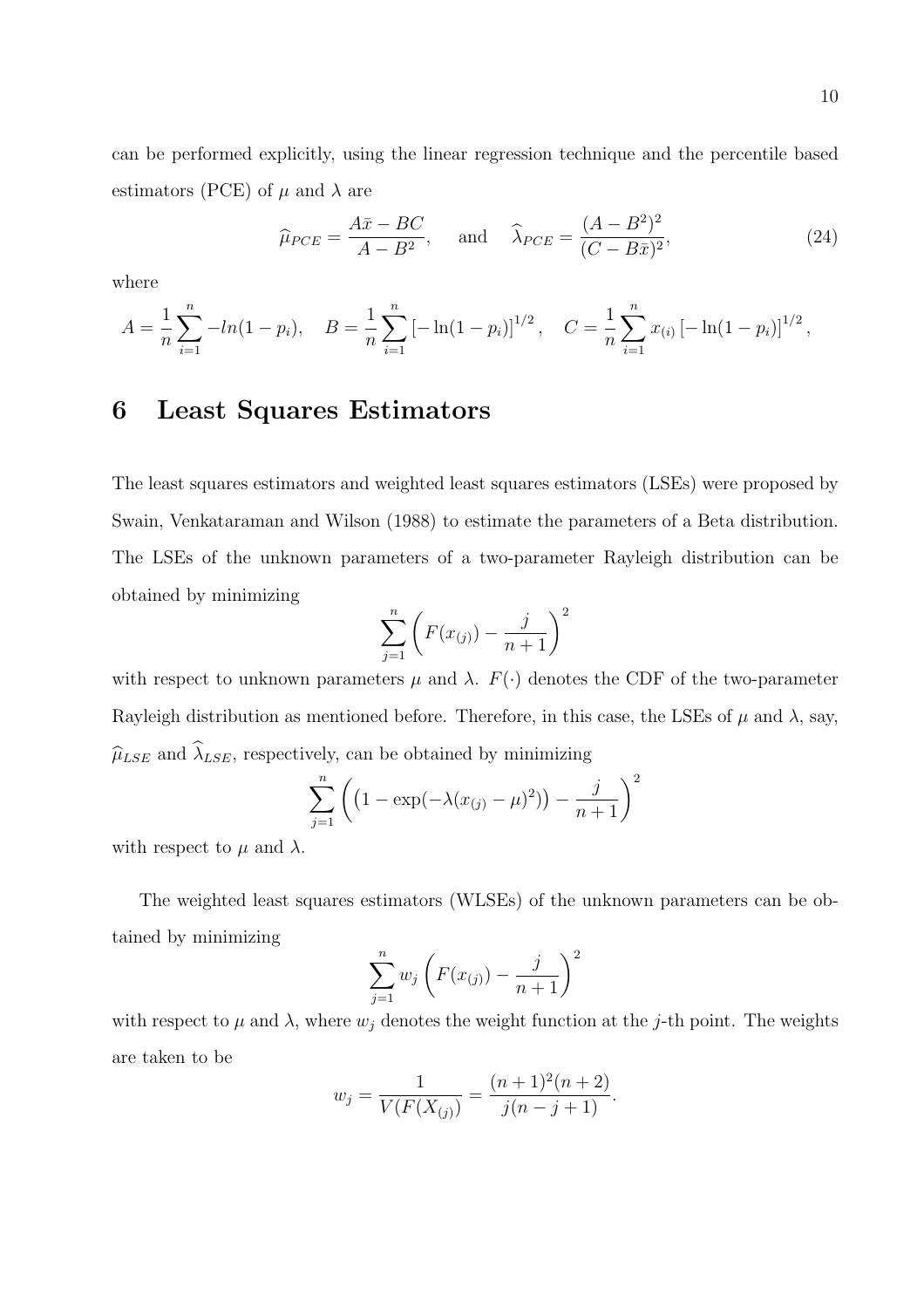Therefore, in this case, the WLSEs of  $\mu$  and  $\lambda$ , say,  $\hat{\mu}_{W LSE}$  and  $\hat{\lambda}_{W LSE}$ , respectively, can be obtained by minimizing

$$
\sum_{j=1}^{n} \frac{(n+1)^2(n+2)}{j(n-j+1)} \left( \left(1 - \exp(-\lambda(x_j - \mu)^2)\right) - \frac{j}{n+1} \right)^2
$$

with respect to  $\mu$  and  $\lambda$ .

# 7 Bayes Estimators

So far we have discussed the estimation of the unknown parameters using different frequentists method. In this section we consider the Bayesian inference of the unknown parameters of the two-parameter Rayleigh distribution when both the parameters are unknown. We mainly discuss the Bayes estimates and the associated credible intervals. Although, we have developed the estimates based on the squared error loss functions, other loss functions can be easily incorporated.

It is well known that when the both the parameters are unknown, the conjugate priors do not exist. Moreover, since all the elements of the expected Fisher information matrix are not finite, Jeffreys' priors also do not exist. We consider the following fairly general priors on  $\lambda$  and  $\mu$ .

Note that for known  $\mu$ ,  $\lambda$  has a conjugate gamma prior, and therefore, we consider the gamma prior on  $\lambda$  even in this case also as follows:

$$
\pi_1(\lambda; a, b) \propto \lambda^{a-1} e^{-b\lambda}; \quad \lambda > 0, \ a > 0, \ b > 0.
$$
 (25)

We have considered the following non-proper uniform prior on  $\mu$  as follows;

$$
\pi_2(\mu) \propto d\mu, \quad -\infty < \mu < \infty,\tag{26}
$$

and they are assumed to be independently distributed.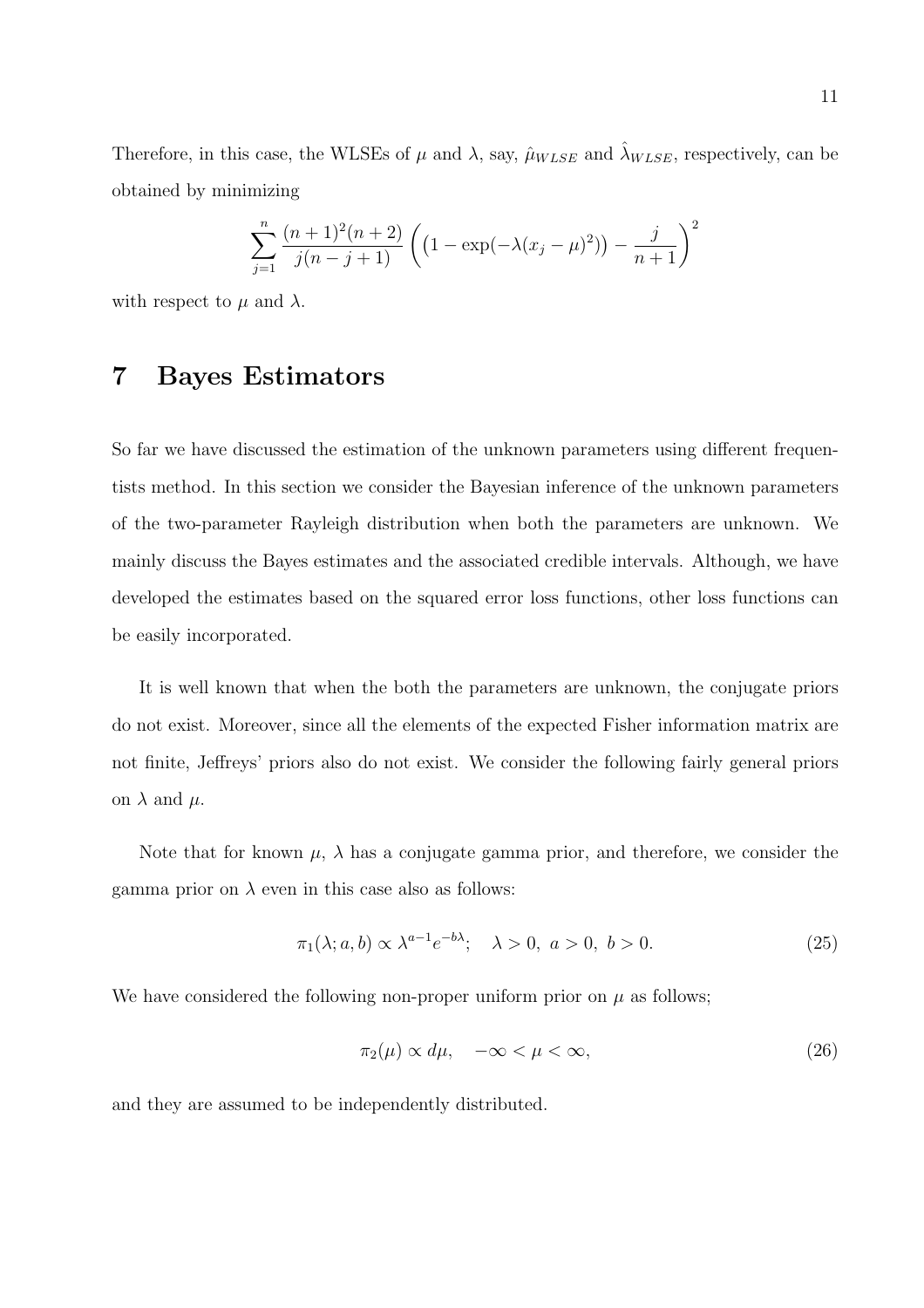Now based on the observed sample, the joint posterior density function of  $\lambda$  and  $\mu$ becomes;

$$
\pi(\mu, \lambda | Data) = \frac{\lambda^{n+a-1} e^{-\lambda(b + \sum_{i=1}^{n} (x_i - \mu)^2)} \prod_{i=1}^{n} (x_i - \mu)}{\int_0^\infty \int_{-\infty}^{x_{(1)}} \lambda^{n+a-1} e^{-\lambda(b + \sum_{i=1}^{n} (x_i - \mu)^2)} \prod_{i=1}^{n} (x_i - \mu) d\mu d\lambda};\tag{27}
$$
\n
$$
0 < \lambda < \infty, -\infty < \mu < x_{(1)}.
$$

Therefore, if we want to compute the Bayes estimate of any function of  $\lambda$  and  $\mu$ , say  $\theta(\lambda, \mu)$ , it can be obtained as the posterior mean as follows;

$$
\widehat{\theta}_{Bayes} = \frac{\int_0^\infty \int_{-\infty}^{x_{(1)}} \theta(\lambda, \mu) \lambda^{n+a-1} e^{-\lambda(b+\sum_{i=1}^n (x_i - \mu)^2)} \prod_{i=1}^n (x_i - \mu) d\mu d\lambda}{\int_0^\infty \int_{-\infty}^{x_{(1)}} \lambda^{n+a-1} e^{-\lambda(b+\sum_{i=1}^n (x_i - \mu)^2)} \prod_{i=1}^n (x_i - \mu) d\mu d\lambda}.
$$
 (28)

Clearly, for general  $\theta(\lambda, \mu)$  it cannot be obtained in explicit form. Numerical procedure, or some approximation like Lindley's approximations may be used to compute (28). But unfortunately, by this method although the Bayes estimate can be obtained, the associated credible interval cannot be constructed.

Due to this reason, we propose to use the importance sampling method to compute the Bayes estimate and also to compute the associated credible interval. It is known that by proper importance sampling method, simulation consistent Bayes estimate and the associated credible interval can be constructed (Kundu and Pradhan (2009)). To implement the importance sampling procedure we re-write (28) as follows;

$$
\pi(\lambda,\mu|Data) = \frac{f_1(\lambda|\mu,Data)f_2(\mu|Data)h(\mu)}{\int_0^\infty \int_{-\infty}^{x_{(1)}} f_1(\lambda|\mu,Data)f_2(\mu|Data)h(\mu)d\mu} \tag{29}
$$

where

$$
f_1(\lambda|\mu, Data) = \frac{(b + \sum_{i=1}^n (x_i - \mu)^2)^{n+a}}{\Gamma(n+a)} \lambda^{n+a-1} e^{-\lambda(b + \sum_{i=1}^n (x_i - \mu)^2)}; \quad \lambda > 0,
$$
 (30)

$$
f_2(\mu|Data) = \frac{k \ 2(\sum_{i=1}^n x_i - \mu)}{(\mu^2 - 2\mu \sum_{i=1}^n x_i + b + \sum_{i=1}^n x_i^2)^{n+a}}; \quad -\infty < \mu < x_{(1)}
$$
(31)  

$$
k = (n+a-1) \left( x_{(1)}^2 - 2x_{(1)} \sum_{i=1}^n x_i + b + \sum_{i=1}^n x_i^2 \right)^{n+a-1}
$$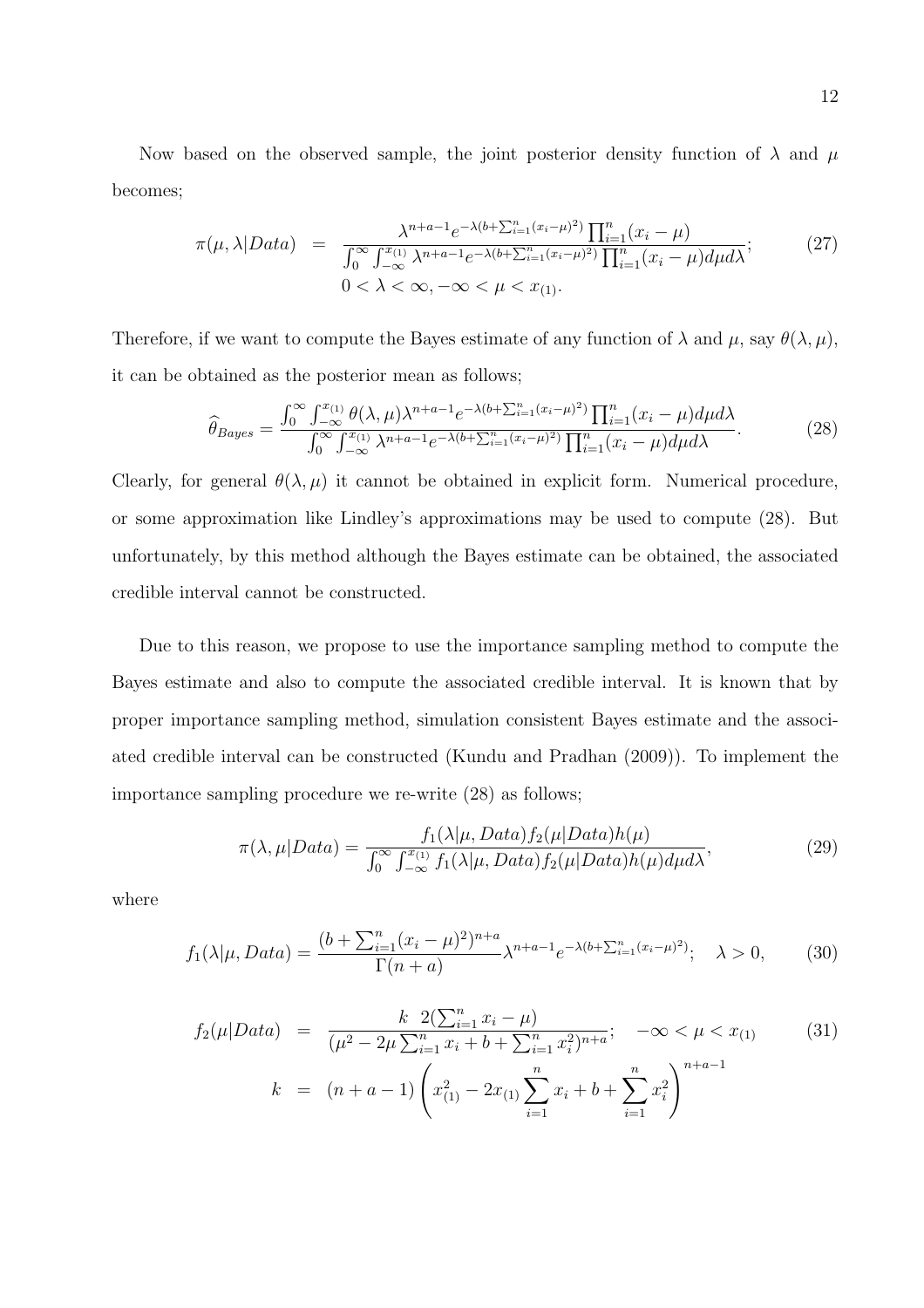and

$$
h(\mu) = \begin{cases} \prod_{i=1}^{n} (x_i - \mu) / 2(\sum_{i=1}^{n} x_i - \mu) & \text{for } \mu < x_{(1)} \\ 0 & \text{for } \mu \ge x_{(1)}. \end{cases}
$$
 (32)

Note that,  $f_1(\lambda|\mu, Data)$  is a gamma density function with the shape and scale parameters as  $n + a$  and  $b + \sum_{i=1}^{n} (x_i - \mu)^2$  respectively.  $f_2(\mu|Data)$  is a proper density function and it has the distribution function for  $\mu < x_{(1)}$  as

$$
F_2(\mu|Data) = \frac{\left(x_{(1)}^2 - 2x_{(1)}\sum_{i=1}^n x_i + b + \sum_{i=1}^n x_i^2\right)^{n+a-1}}{(\mu^2 - 2\mu\sum_{i=1}^n x_i + b + \sum_{i=1}^n x_i^2)^{n+a-1}},\tag{33}
$$

which is easily invertible.

Now we propose to use the following procedure to compute the Bayes estimate of  $g(\lambda, \mu)$ and the associated credible interval.

**Step 1:** Generate  $(\mu_1, \lambda_1)$  as

$$
\mu_1 \sim f_2(\mu|Data)
$$
 and  $\lambda_1|\mu_1 \sim gamma(n+a, b + \sum_{i=1}^n (x_i - \mu_1)^2)$ 

**Step 2:** Repeat Step 1 (N − 1) times to obtain  $(\mu_2, \lambda_2), \cdots, (\mu_N, \lambda_N)$ 

Step 3: Then a simulation consistent estimator of (28) can be obtained as

$$
\frac{\sum_{i=1}^{N} \theta(\lambda_i, \mu_i) h(\mu_i)}{\sum_{i=1}^{N} h(\mu_i)}
$$
\n(34)

Now we would like to construct the highest posterior density credible interval (HPD) of  $\theta$  using the generated importance sampling procedure. Suppose  $\theta_p$  is such that  $P(\theta \leq \theta)$  $\theta_p|Data) = p$ , for  $0 < p < 1$ . Consider the following function

$$
g(\lambda, \mu) = \begin{cases} 1 & \text{if } \theta \le \theta_p \\ 0 & \text{if } \theta > \theta_p. \end{cases}
$$
 (35)

Clearly,  $E(g(\lambda, \mu)|Data) = p$ . Therefore, a simulation consistent Bayes estimate of  $\theta_p$  under squared error loss function can be obtained from the generated sample  $\{(\mu_1, \lambda_1), \cdots, (\mu_N, \lambda_N)\}\$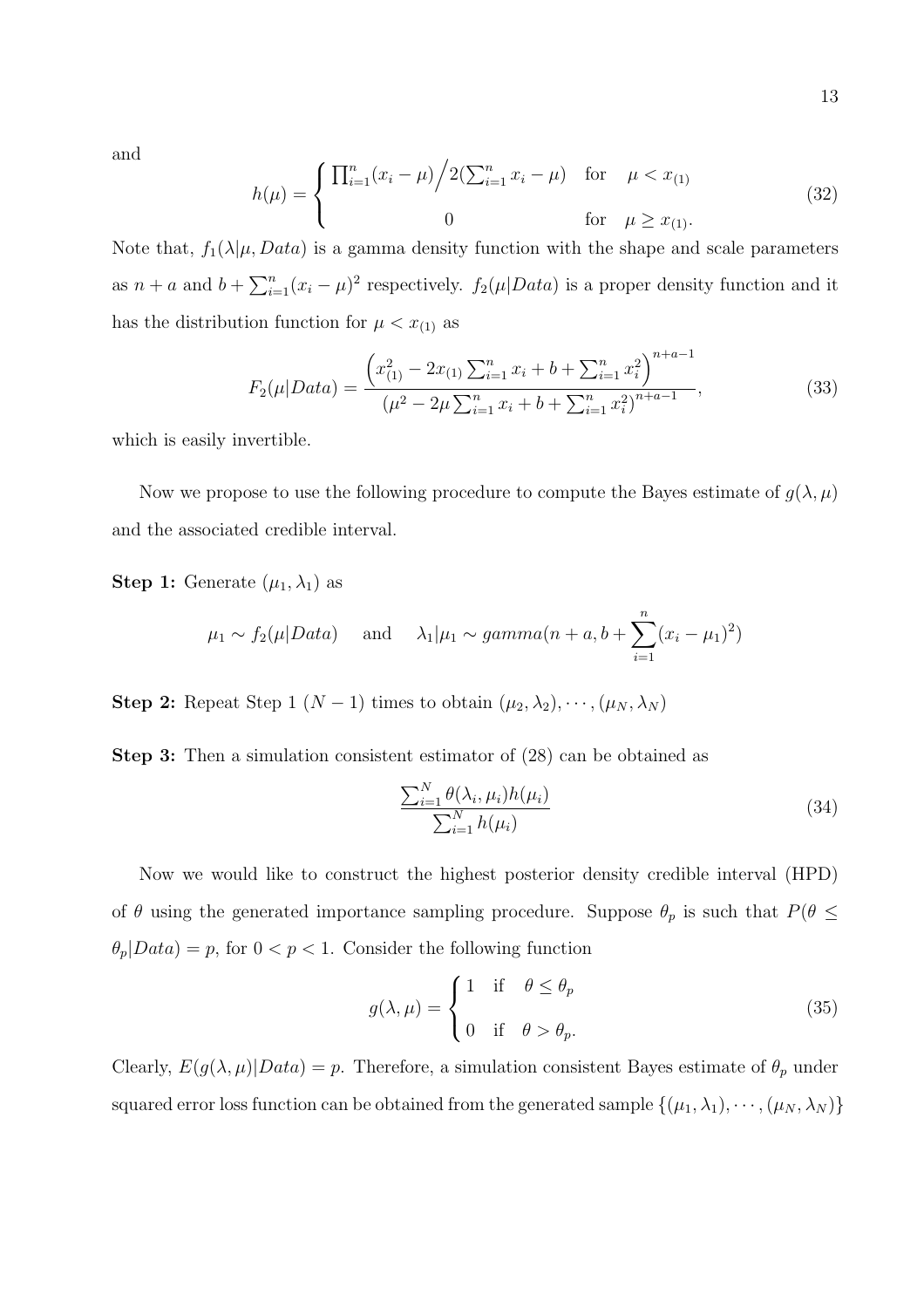as follows. Let

$$
w_i = \frac{h(\mu_i)}{\sum_{i=1}^N h(\mu_i)},
$$

and  $\theta_1 = \theta(\lambda_1, \mu_1), \dots, \theta_N = \theta(\lambda_N, \mu_N)$ . Rearrange,  $(\theta_1, w_1), \dots, (\theta_N, w_N)$  as follows  $\{(\theta_{(1)}, w_{[1]}), \cdots, (\theta_{(N)}, w_{[N]})\},$  where  $\theta_{(1)} < \cdots < \theta_{(N)}$ . Note that,  $w_{[i]}$ 's are not ordered, they are associated with  $\theta_{(i)}$ 's. Then a simulation consistent Bayes estimate of  $\theta_p$  can be obtained as  $\theta_p = \theta_{(N_p)}$ , where

$$
\sum_{i=1}^{N_p} w_{[i]} \le p < \sum_{i=1}^{N_p+1} w_{[i]}.
$$

Now using the above procedure, a  $100(1-\alpha)\%$  credible interval can be obtained as

$$
(\hat{\theta}_{\delta}, \hat{\theta}_{\delta+1-\alpha}), \quad \text{for} \quad \delta = w_{[1]}, w_{[1]} + w_{[2]}, \cdots, \sum_{i=1}^{N_{1-\alpha}} w_{[i]}.
$$
 (36)

Therefore, a 100(1- $\alpha$ )% HPD credible interval of  $\theta$  becomes,  $((\widehat{\theta}_{\delta^*}, \widehat{\theta}_{\delta^*+1-\alpha}),$  where  $\delta^*$  is such that for all  $\delta$ ,

$$
(\widehat{\theta}_{\delta^*+1-\alpha} - \widehat{\theta}_{\delta^*}) \leq (\widehat{\theta}_{\delta+1-\alpha} - \widehat{\theta}_{\delta})
$$

#### 8 NUMERICAL SIMULATIONS

In this section we present some experimental results which have been performed to see the effectiveness of the different methods for different sample sizes. We mainly compare different methods in terms of the biases and mean squared errors. When we compare the different frequentists methods with the Bayes estimate we have taken non-informative prior namely  $a = b = 0$ . In each case we have taken without loss of generality  $\lambda = 1$  and  $\mu = 0$ . We have considered different sample sizes  $n = 10, 15$  (small), 25, 30 (moderate), 50 (large) and 100 (very large). We present the average estimates of  $\lambda$  and  $\mu$  based on 10,000 replications based on different methods and the associated mean squared errors are presented in parentheses below. The results are presented in Tables 1 and 2.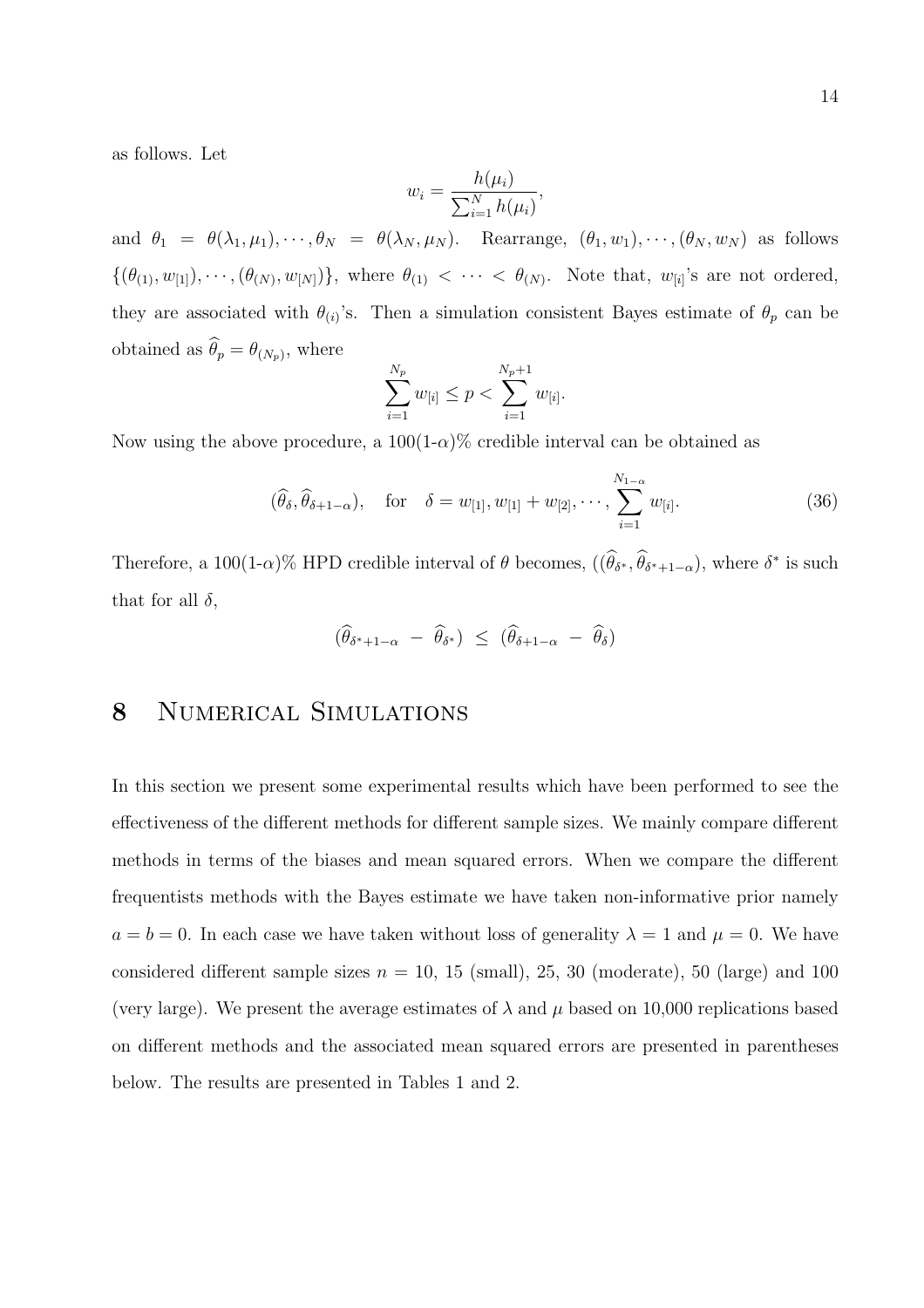Some of the points are quite cleat from Tables 1 and 2. In all the cases it is observed that as sample size increases, the average biases and the mean squared errors decrease. It verifies the consistency properties of all the estimators.

Now comparing the performances of the different estimators, it is observed that among all the estimators presented here, the L-moment estimators have the smallest biases for both  $\mu$  and  $\lambda$ . The L-moment estimators perform better than the moment estimators in all the cases considered in terms of biases and mean squared errors. In case of  $\mu$  the L-moment estimators behave better than percentile estimators and least squares estimators in terms of biases and mean squared errors. In case of  $\lambda$  the mean squared errors of the L-moment estimators are almost same with the percentile and least squares estimators.

The biases of the Bayes estimators are slightly larger than the L-moment estimators although they have smaller mean squared errors. The performances of the MLEs are also quite satisfactory, although it has slightly higher biases and mean squared errors compared to the Bayes estimators. Comparing all these we propose to use the MLEs or Bayes estimators for all practical purposes in estimating the parameters of the two-parameter Rayleigh distribution.

#### 9 Data Analysis

In this section we present analysis for illustrative purposes using strength data set originally reported by Badar and Priest (1982). It describes the strength measured in GPA for single carbon fibers and impregnated 1000-carbon fiber tows. The data are presented in Table 3.

Preliminary data analysis indicates that the data are positively skewed. A device called scaled TTT (total time on test) transform and its empirical version are relevant to study the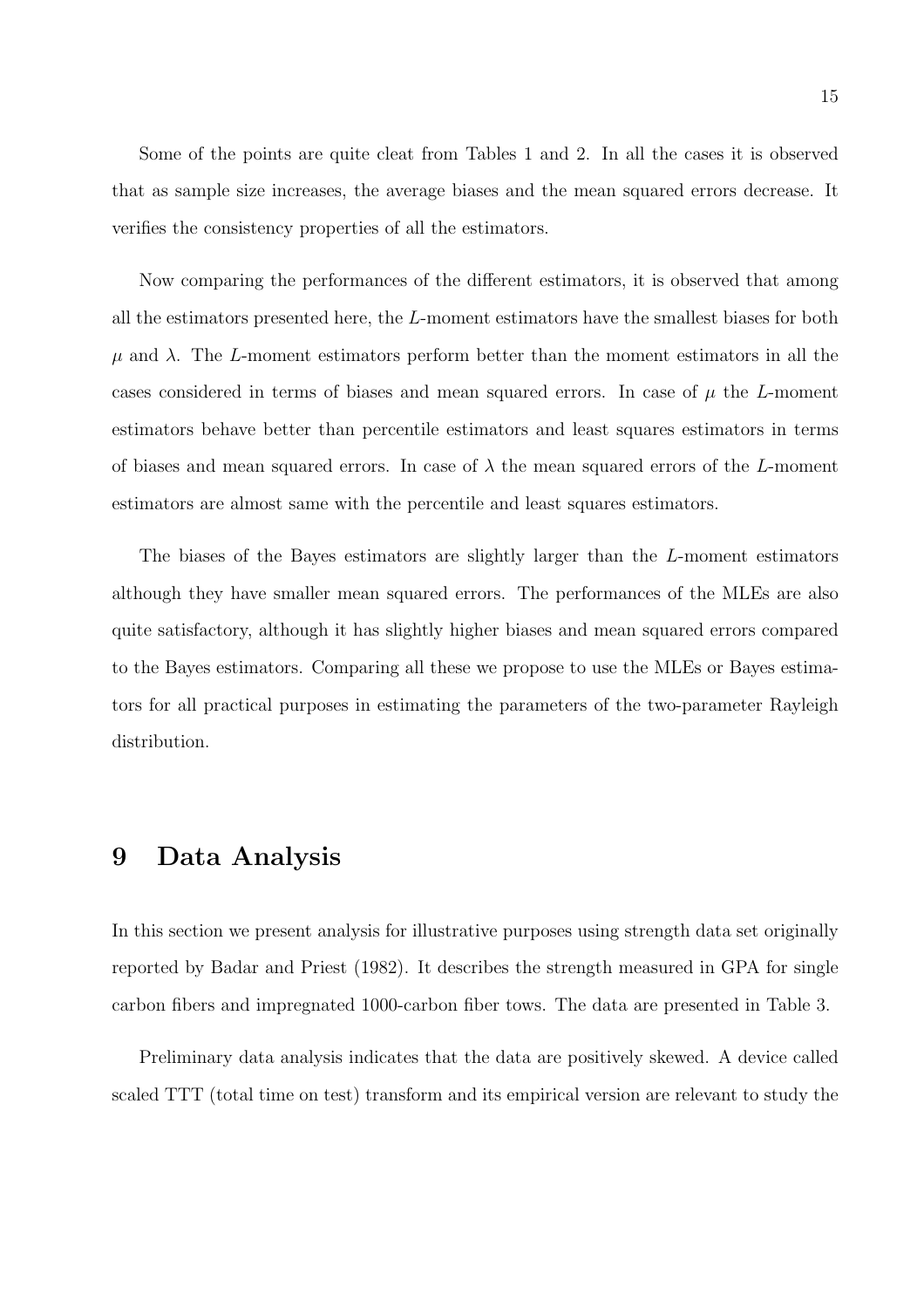Table 1: Average estimates of  $\mu$  and their associated MSE's.

| $\, n \,$ | $\mu_{MLE}$ | $\mu_{MME}$ | $\mu_{LME}$ | $\mu_{PCE}$ | $\mu_{LSE}$ | $\mu_{BAYES}$ |
|-----------|-------------|-------------|-------------|-------------|-------------|---------------|
| 10        | 0.1073      | 0.0384      | 0.0113      | $-0.0620$   | $-0.0328$   | 0.0264        |
|           | (0.0382)    | (0.0433)    | (0.0422)    | (0.0542)    | (0.0579)    | (0.0245)      |
|           |             |             |             |             |             |               |
| 15        | 0.0713      | 0.0211      | 0.0034      | $-0.0534$   | $-0.0204$   | 0.0248        |
|           | (0.0211)    | (0.0267)    | (0.0256)    | (0.0329)    | (0.0324)    | (0.0111)      |
|           |             |             |             |             |             |               |
| 25        | 0.0507      | 0.0153      | 0.0054      | $-0.0359$   | $-0.0028$   | 0.0210        |
|           | (0.0117)    | (0.0167)    | (0.0159)    | (0.0194)    | (0.0182)    | (0.0051)      |
|           |             |             |             |             |             |               |
| 30        | 0.0420      | 0.0110      | 0.0003      | $-0.0357$   | $-0.0113$   | 0.0205        |
|           | (0.0088)    | (0.0127)    | (0.0117)    | (0.0147)    | (0.0125)    | (0.0038)      |
|           |             |             |             |             |             |               |
| 50        | 0.0226      | 0.0019      | $-0.0034$   | $-0.0292$   | $-0.0056$   | 0.0152        |
|           | (0.0042)    | (0.0082)    | (0.0075)    | (0.0094)    | (0.0077)    | (0.0022)      |
|           |             |             |             |             |             |               |
| 100       | 0.0156      | 0.0003      | $-0.0015$   | $-0.0182$   | $-0.0027$   | 0.0137        |
|           | (0.0021)    | (0.0041)    | (0.0037)    | (0.0045)    | (0.0036)    | (0.0018)      |

shape of the hazard function of a distribution function. For a family with survival function  $S(y)$  and distribution function  $F(y)$  with positive supports, the scaled TTT transform is defined for  $0 < u < 1$ , as  $\phi_F(u) = H_F^{-1}$  $F^{-1}(u)/H_F^{-1}(1)$ , where  $H_F^{-1}$  $F_F^{-1}(u) = \int^{F^{-1}(u)}$ 0  $S(y)dy$ . The empirical version of the scaled TTT transform for  $j = 1, \ldots, n$ , is given by

$$
\phi_n(j/n) = H_n^{-1}(j/n)/H_n^{-1}(1) = \left(\sum_{i=1}^j x_{(i)} + (n-j)x_{(j)}\right) / \left(\sum_{i=1}^n x_{(i)}\right)
$$

see Aarset (1987). Aarset (1987) showed that the scaled TTT transform is concave (convex) if the hazard function is increasing (decreasing). To check the shape of the empirical hazard function, we have plotted the scaled TTT transform in Figure 1. Since it is a concave function, it indicates that the hazard function of the distribution will be an increasing function. Therefore, Rayleigh distribution can be used to analyze this data set.

First we would like to compute the maximum likelihood estimators of the unknown parameters. The profile log-likelihood  $g(\mu)$  of  $\mu$  as provided in (7) is provided in Figure 2.

,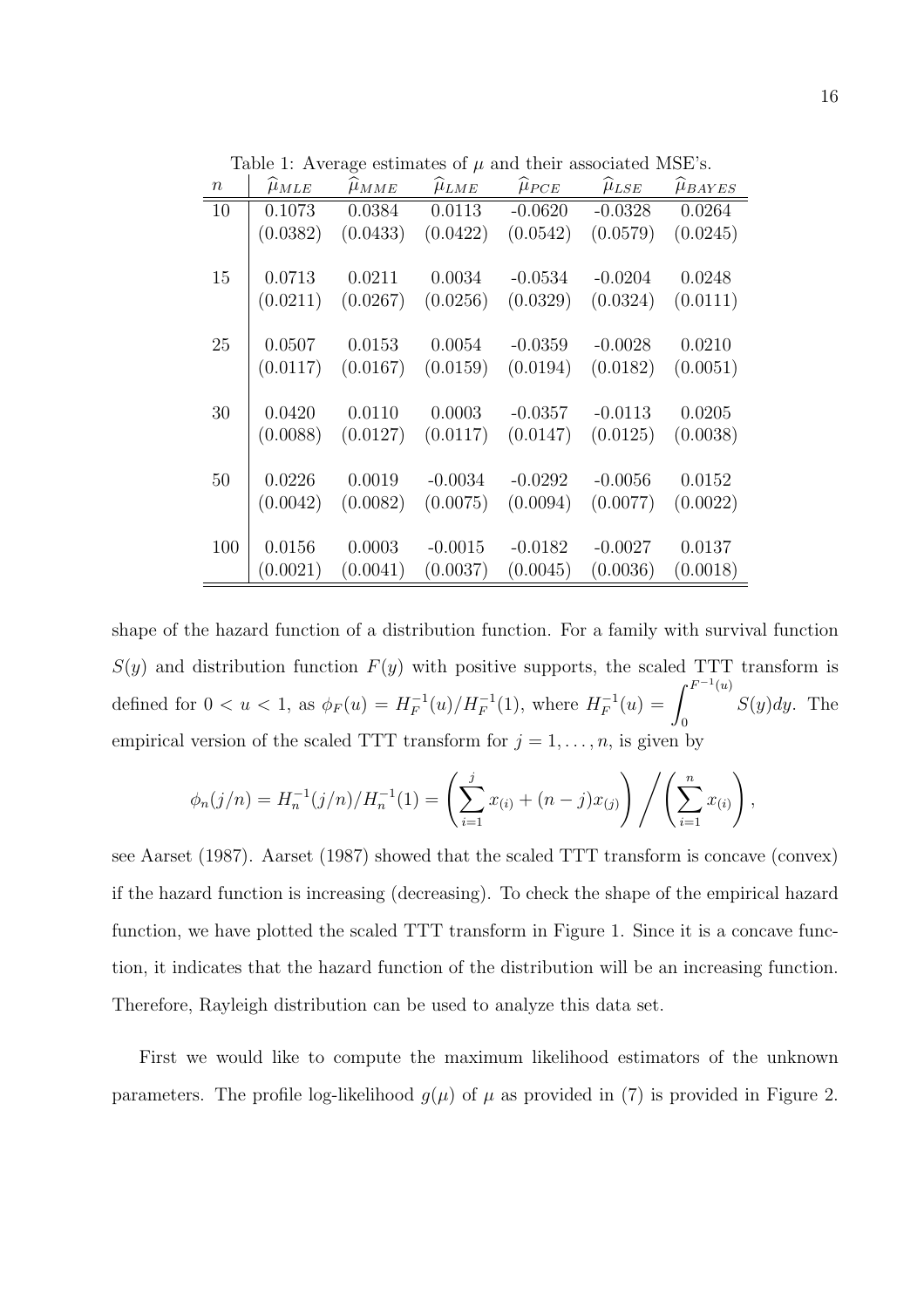| $\, n$ | $\lambda_{MLE}$ | $\lambda_{MME}$ | $\lambda_{LME}$ | $\lambda_{PCE}$ | $\lambda_{LSE}$ | $\lambda_{BAYES}$ |
|--------|-----------------|-----------------|-----------------|-----------------|-----------------|-------------------|
| 10     | 1.1268          | 1.0117          | 0.9466          | 0.7770          | 0.8909          | 1.2365            |
|        | (0.1432)        | (0.1615)        | (0.1442)        | (0.1526)        | (0.3147)        | (0.1343)          |
| 15     | 1.1383          | 1.0636          | 1.0148          | 0.8702          | 0.9710          | 1.2101            |
|        | (0.1257)        | (0.1504)        | (0.1286)        | (0.1184)        | (0.2028)        | (0.1197)          |
| 25     | 1.1213          | 1.0697          | 1.0422          | 0.9303          | 1.0250          | 1.1783            |
|        | (0.0852)        | (0.1063)        | (0.0940)        | (0.0833)        | (0.1190)        | (0.0557)          |
| 30     | 1.0954          | 1.0428          | 1.0154          | 0.9197          | 0.9864          | 1.1579            |
|        | (0.0614)        | (0.0704)        | (0.0619)        | (0.0606)        | (0.0702)        | (0.0447)          |
| 50     | 1.0743          | 1.0424          | 1.0280          | 0.9576          | 1.0228          | 1.1434            |
|        | (0.0438)        | (0.0535)        | (0.0480)        | (0.0452)        | (0.0557)        | (0.0284)          |
| 100    | 1.0442          | 1.0203          | 1.0150          | 0.9700          | 1.0161          | 1.1103            |
|        | (0.0206)        | (0.0261)        | (0.0243)        | (0.0241)        | (0.0259)        | (0.0153)          |

Table 2: Average estimates of  $\lambda$  and their associated MSE's.

Clearly, it is an unimodal function, and the MLE of  $\mu$  is obtained as 0.560, which maximizes  $g(\mu)$ . The MLE of  $\lambda$  becomes 0.648. The 95% confidence intervals of  $\lambda$  and  $\mu$  based on MLEs as suggested in Section 2, can be obtained as (0.495,0.799) and (0.531,0.619) respectively. The Kolmogorov-Smirnov distance between the fitted and empirical cumulative distribution functions is  $0.128$  and the associated p values is  $0.207$ . Therefore, based on the MLEs we cannot reject the null hypothesis that the data are coming from a two-parameter Rayleigh

Table 3: Strength Data

| $\mid 0.562 \mid 0.564 \mid 0.729 \mid 0.802 \mid 0.950 \mid 1.053 \mid 1.111 \mid 1.115 \mid 1.194 \mid 1.208$ |           |  |                                                           |  |                                                                               |       |
|-----------------------------------------------------------------------------------------------------------------|-----------|--|-----------------------------------------------------------|--|-------------------------------------------------------------------------------|-------|
| $1.216$ 1                                                                                                       | $1.247$ 1 |  |                                                           |  | $1.256$   $1.271$   $1.277$   $1.305$   $1.313$   $1.348$   $1.390$           | 1.429 |
| 1.474                                                                                                           |           |  |                                                           |  | 1.490   1.503   1.520   1.522   1.524   1.551   1.551   1.609   1.632         |       |
| $\mid$ 1.632 $\mid$ 1.676 $\mid$                                                                                |           |  |                                                           |  | $1.684$   $1.685$   $1.728$   $1.740$   $1.761$   $1.764$   $1.785$   $1.804$ |       |
| 1.816                                                                                                           | 1.824     |  | 1.836   1.879   1.883   1.892   1.898   1.934   1.947     |  |                                                                               | 1.976 |
| 2.020                                                                                                           | 2.023     |  | $2.050$   $2.059$   $2.068$   $2.071$   $2.098$   $2.130$ |  | $\mid 2.204 \mid$                                                             | 2.262 |
| 2.317                                                                                                           | $2.334$   |  | 2.340   2.346   2.378   2.483   2.683   2.835   2.835     |  |                                                                               |       |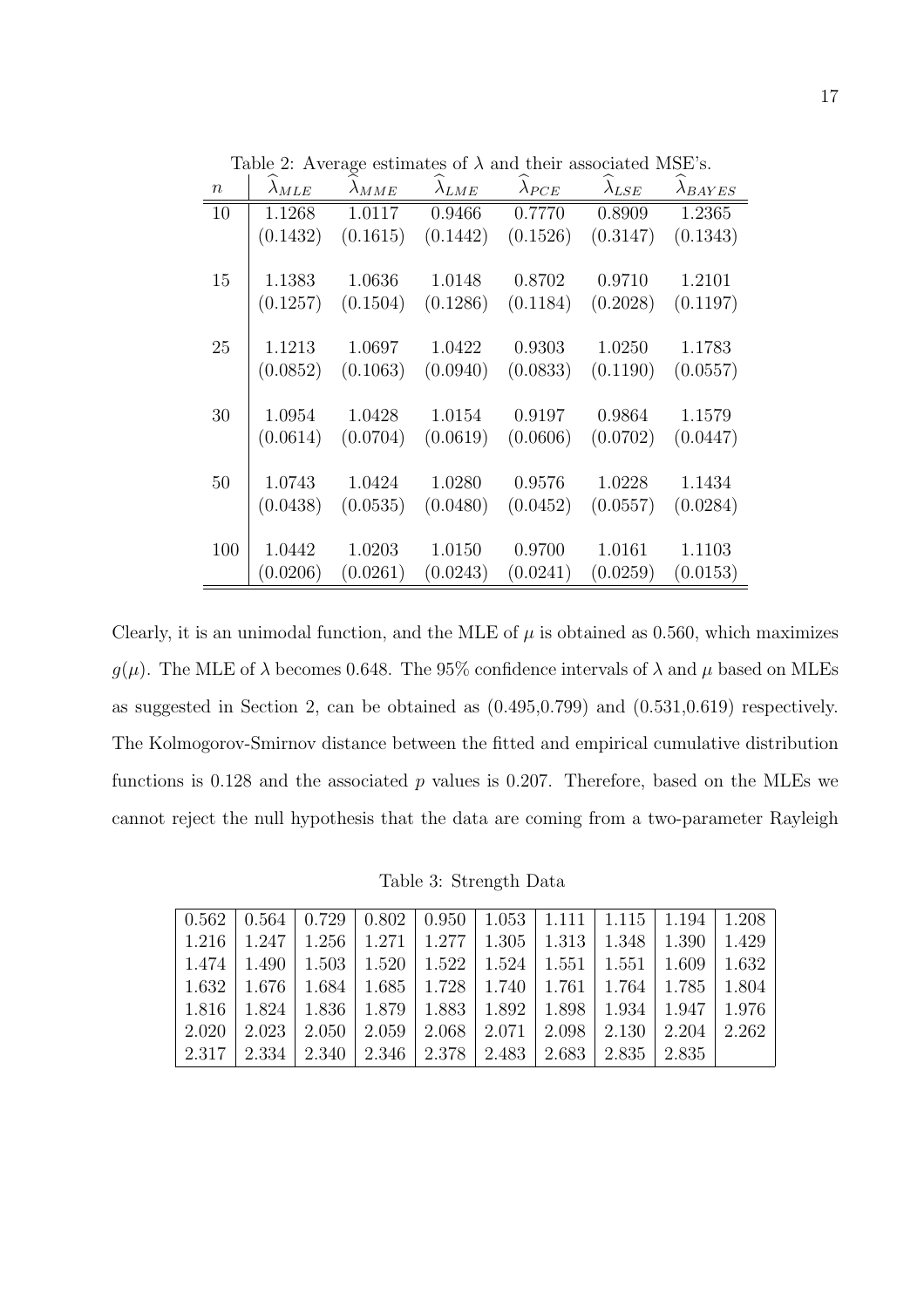

Figure 1: Scaled TTT transform of the strength data.



Figure 2: Profile log-likelihood function of  $\mu$  of the strength data.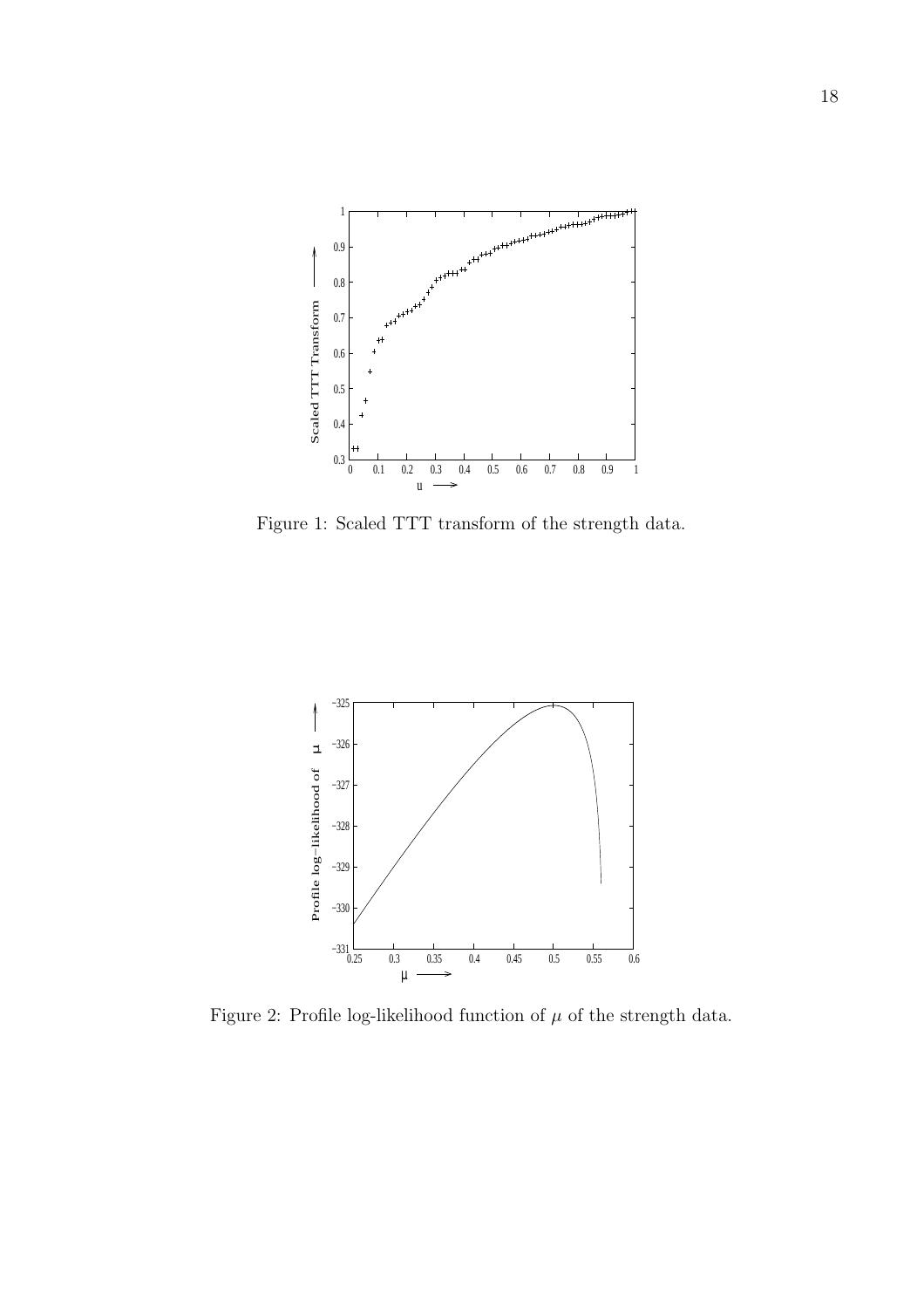distribution.

To compute the Bayes estimates we have assumed non-informative priors namely  $a = b =$  $c = d = 0$ . Based on 1,000 importance sampling we obtain the Bayes estimates of  $\mu$  and  $\lambda$ as 0.543 and 0.629 respectively. The 95% symmetric credible intervals of  $\lambda$  and  $\mu$  are (0.445, 0.798) and (0.530, 0.562) respectively. The Kolmogorov-Smirnov distance between the fitted and empirical cumulative distribution functions is  $0.130$  and the associated p values is  $0.191$ . Therefore, Bayes estimates also provide satisfactory goodness of fit of the two-parameter Rayleigh distribution to the strength data.

#### 10 Conclusions

In this paper we have considered different estimation procedures for estimating the unknown location and scale parameters of a two-parameter Rayleigh distribution. We have mainly considered the maximum likelihood estimators, the method of moment estimators, the Lmoment estimators, percentile estimators, least squares estimators and the Bayes estimators. It is not possible to compare different methods theoretically, and we have used some simulations to compare different estimators. We have compared different estimators mainly with respect to biases and mean squared errors. It is observed that the Bayes estimators with non-informative priors work very well in terms of biases and mean squared errors, although it is quite involved computationally. The performances of the maximum likelihood estimators are also quite satisfactory. We recommend use of the MLEs or Bayes estimators for all practical purposes.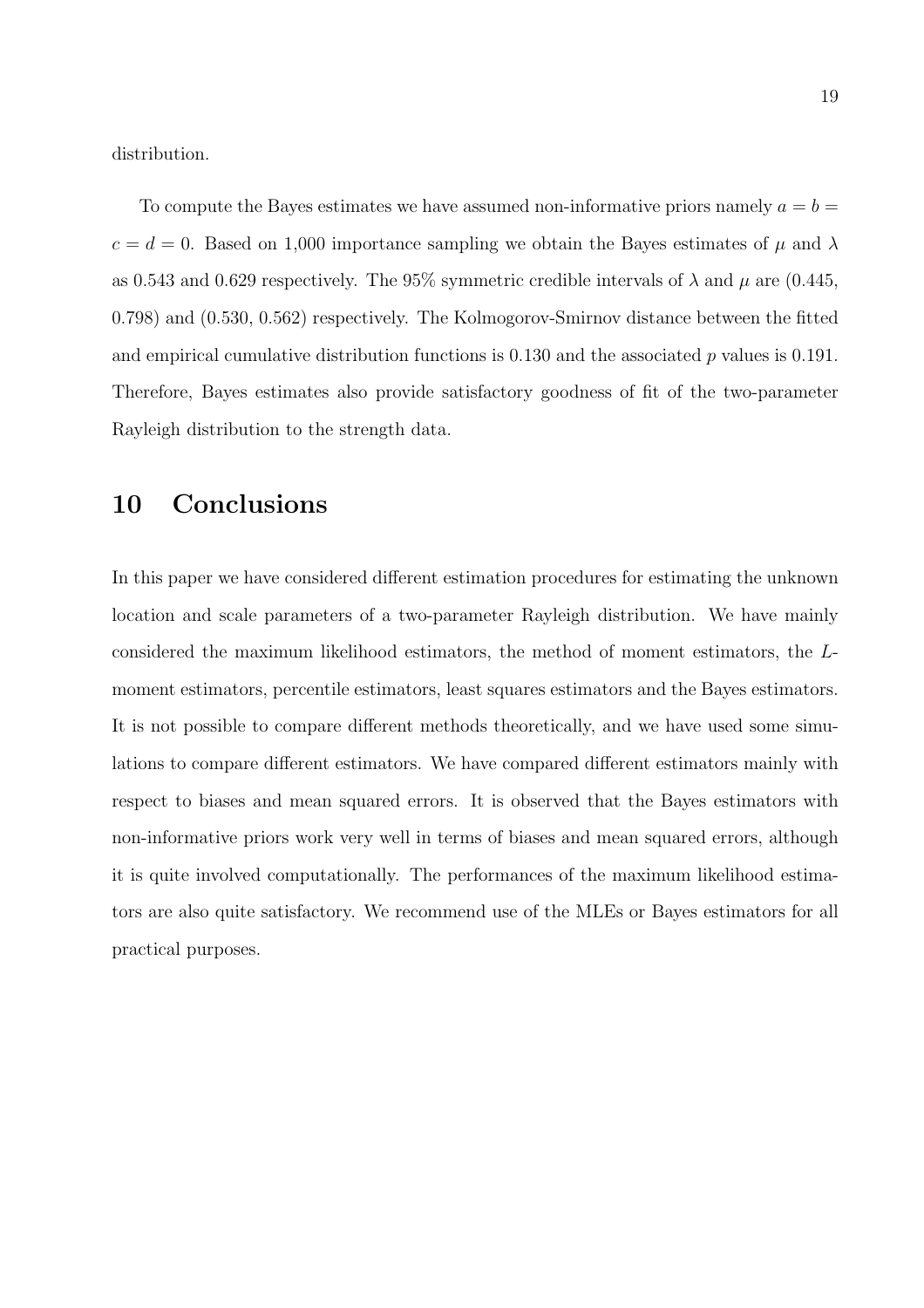## Acknowledgments

The authors would like to thank the editors and the reviewers who helped to substantially improve the paper. The authors are thankful to Professor R.G. Surles for providing the strength data.

# References

- [1] Abd-Elfattah, A. M., Hassan, A. S. & Ziedan, D. M. (2006). Efficiency of maximum likelihood estimators under different censored sampling schemes for Rayleigh distribution. Interstat, March issue, 1.
- [2] Aarset, M.V. (1987). How to identify a bathtub shaped hazard rate?. IEEE Transactions on Reliability, 36, 106 - 108.
- [3] Badar, M.G. & Priest, A.M. (1982). Statistical aspects of fiber and bundle strength in hybrids composite. Progress in Science and Engineering Composites (T. Hayakashi, K. Kawata & S. Umekawa eds.), ICCM-IV, Tokyo, 1129 - 1136.
- [4] Dey, S. (2009). Comparison of Bayes Estimators of the parameter and reliability function for Rayleigh distribution under different loss functions. Malaysian Journal of Mathematical Sciences, 3, 247 - 264.
- [5] Dey, S. & Das, M.K. (2007). A Note on Prediction Interval for a Rayleigh Distribution: Bayesian Approach. American Journal of Mathematical and Management Science, 1&2, 43 - 48.
- [6] Gupta, R.D. & Kundu, D. (2001). Generalized exponential distributions: different methods of estimation. Journal of Statistical Computation and Simulation, 69, 315 - 338.